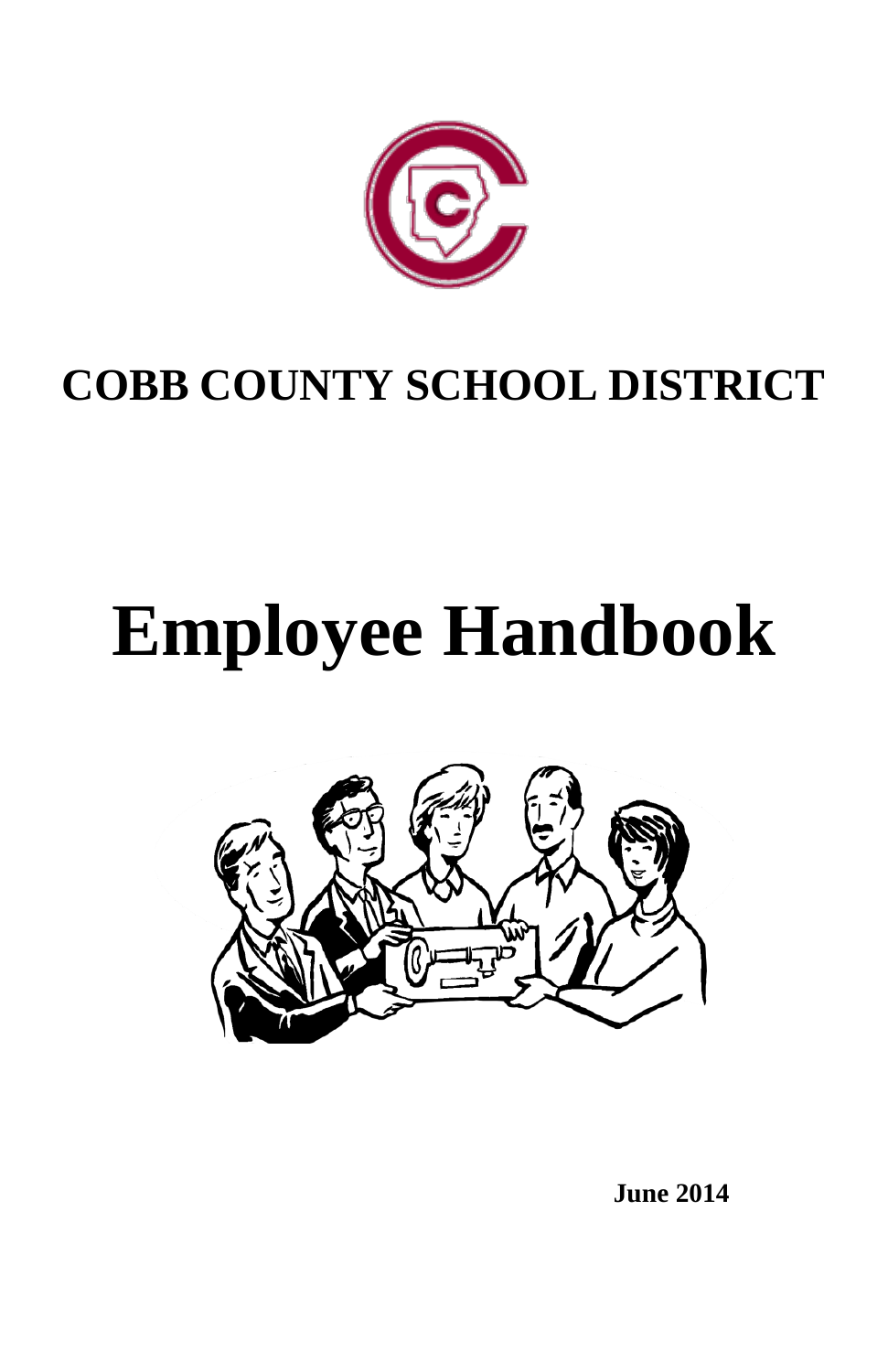Welcome to the Cobb County School District! You are now part of a team of individuals who demonstrate unrelenting commitment to our students, parents, educators, and community. By working together, we provide a quality education for all students.

The Cobb County School District is the second largest district in Georgia and among the 30 largest in the United States. Our student population of more than 100 thousand grows by the hundreds every year. As of spring 2014, we have 67 elementary schools, 25 middle schools, 16 high schools, and several other educational centers totaling 114 facilities.

As you become acquainted with our district, please know that we are here to support you. We see you as a valuable resource, because we recognize the tremendous difference you will make in the lives of our students.

This handbook contains important information about rules, policies, procedures, and resources of the Cobb County School District.

Please feel free to contact us if you need additional information. In the meantime, we hope you enjoy your experience working for the Cobb County School District.

Chffh

 **Chris Ragsdale Superintendent (Interim)**

#### **Disclaimer**

*This handbook has been prepared to help familiarize you with some of our administrative rules and forms and to present the information in a form that will be readily available for reference. Although the contents of the handbook are based on the administrative rules and forms of the Cobb County Board of Education, the actual administrative rules and forms, which are far more lengthy and detailed, have been summarized to make the handbook more readable. There are additional administrative rules and forms not discussed in the handbook. In the event of a conflict between the handbook and an administrative rule or form, the administrative rules or forms shall control. Nothing in this handbook or in the administrative rules and forms is intended to create a contract of employment or an entitlement to any particular benefits or terms and conditions of work. The Board of Education has the right to change or modify any of its administrative rules or forms at any time. For additional, more detailed information or if you have questions, please refer to the Board of Education Policy Manual, Section G - Personnel, which can be found at the District's web site [\(www.cobbk12.org](http://www.cobbk12.org/) ), or contact the Human Resources Division at Cobb County School District, 514 Glover Street Marietta, Georgia 30060. The telephone number for the Human Resources Division is 770-426-3300.*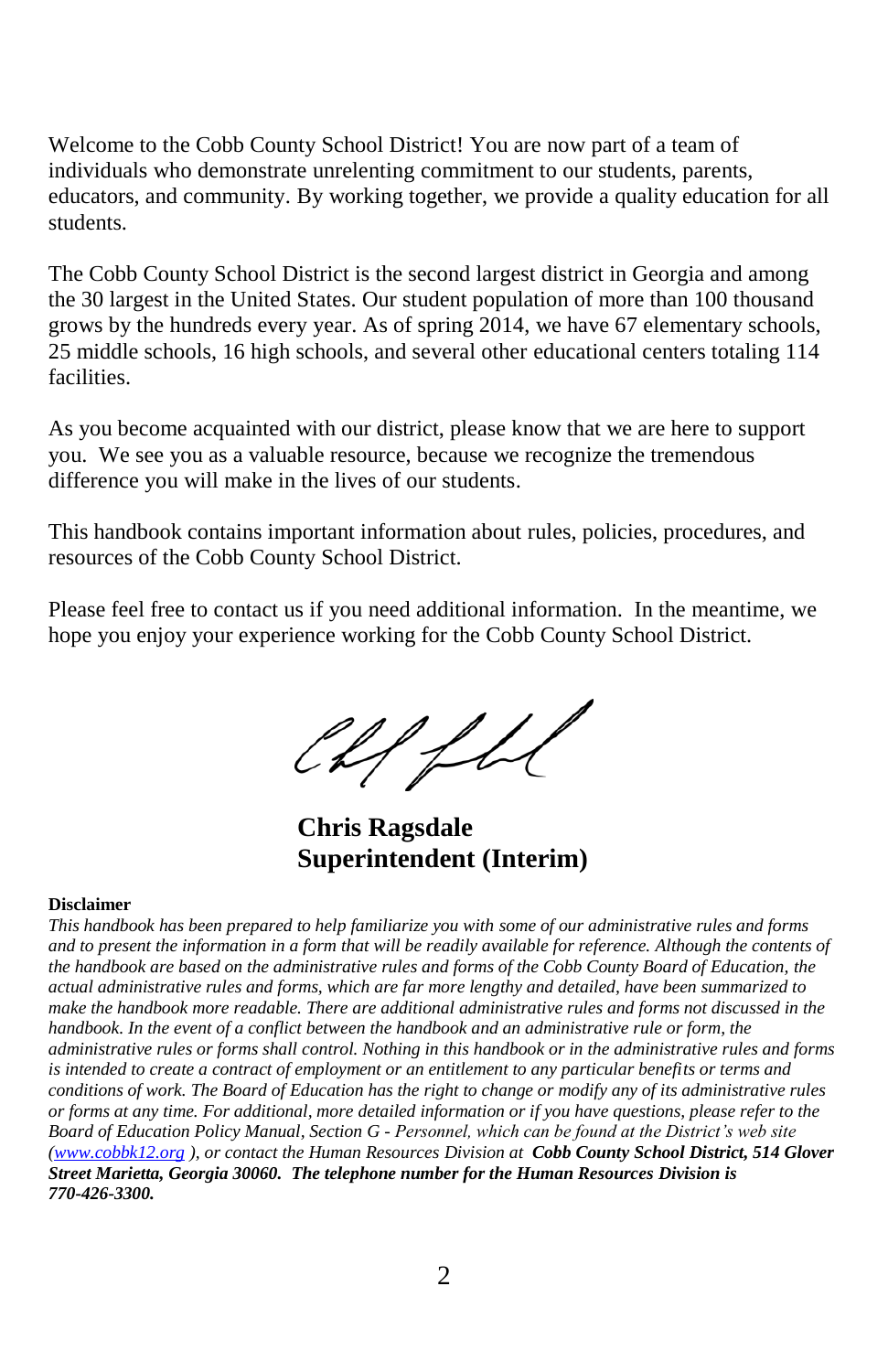# **Table of Contents**

# **Policies and Guidelines**: **Workplace/On-the-Job**

| Non-Discrimination and Anti-Harassment Policy Page 9            |  |
|-----------------------------------------------------------------|--|
|                                                                 |  |
| Responsibilities for Responses to Civil Rights Concerns Page 10 |  |
| School Assignment for Children of Employees  Page 10            |  |
|                                                                 |  |
|                                                                 |  |
|                                                                 |  |
|                                                                 |  |
|                                                                 |  |
|                                                                 |  |
|                                                                 |  |
|                                                                 |  |
|                                                                 |  |
|                                                                 |  |
|                                                                 |  |
|                                                                 |  |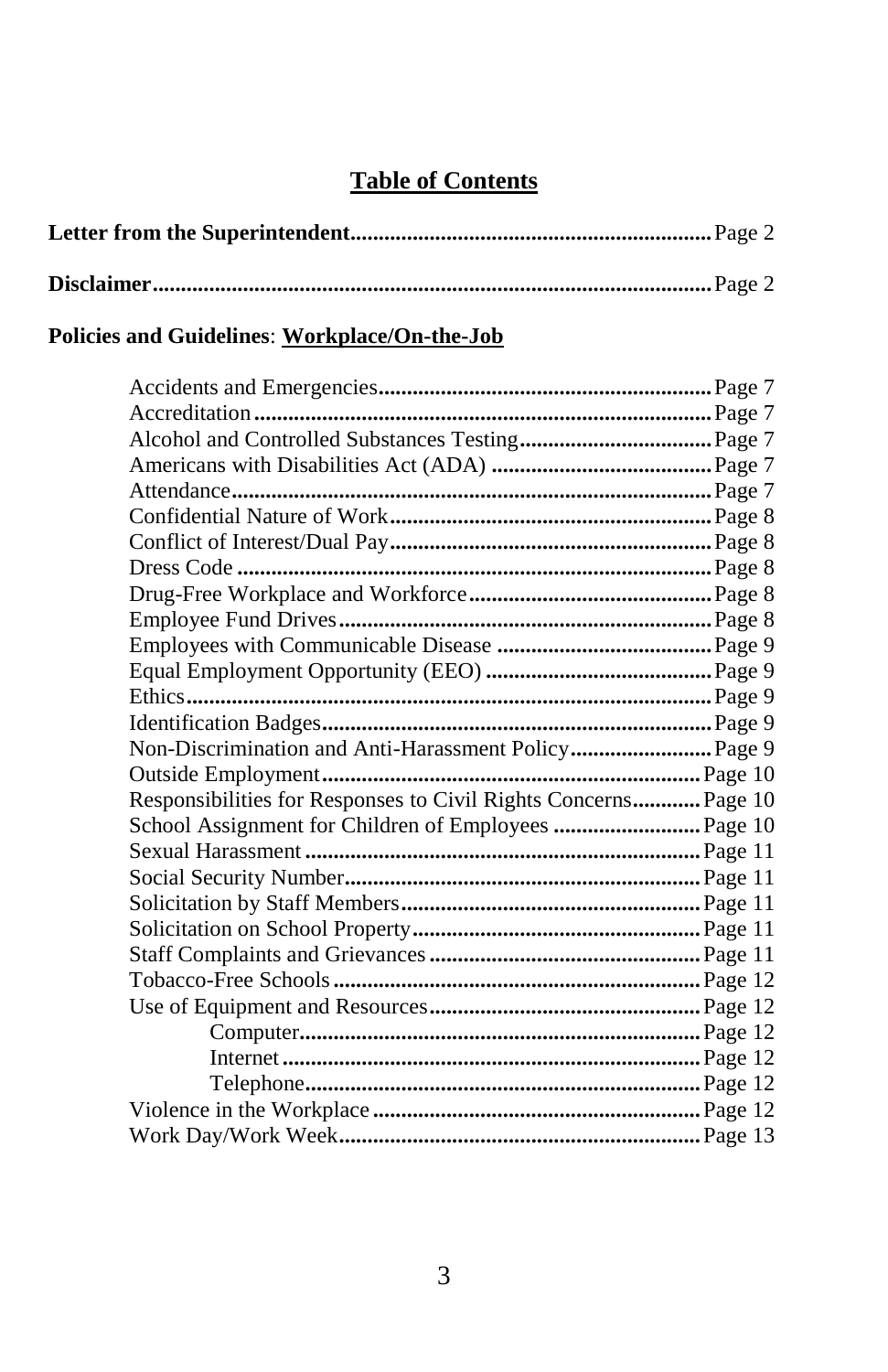# **Policies and Guidelines: Employment**

# **Policies and Guidelines: Compensation**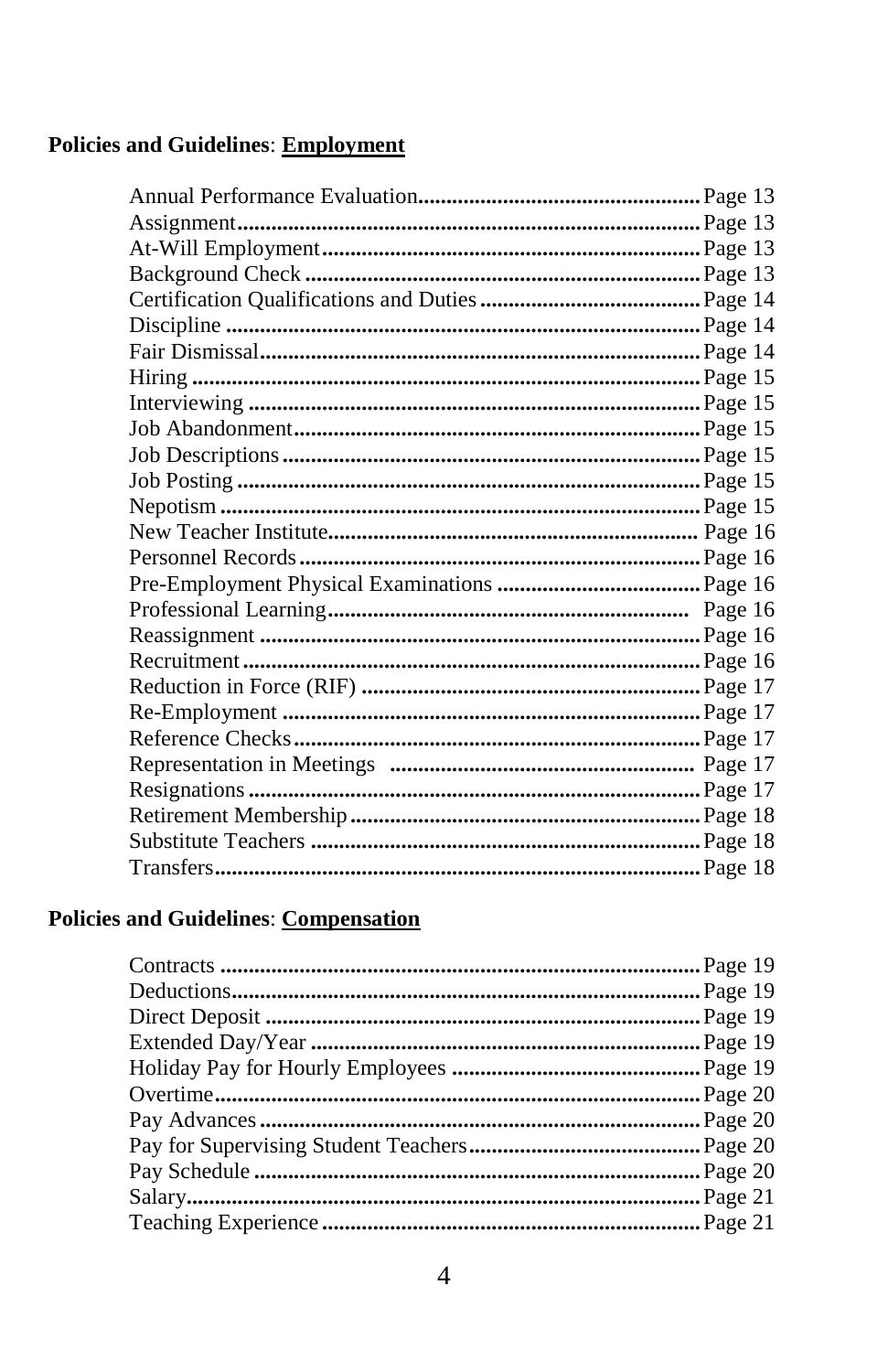#### **Policies and Guidelines**: **Benefits**

| Public School Employees Retirement System |  |
|-------------------------------------------|--|
|                                           |  |
| CCSD Supplemental Retirement Program for  |  |
|                                           |  |
| Tax Deferred Savings Plans Page 24        |  |
|                                           |  |

# **Policies and Guidelines**: **Time Off and Leave of Absence**

| $\cdot$ Page 26 |
|-----------------|
|                 |
|                 |
|                 |
|                 |
|                 |
|                 |
|                 |
|                 |
|                 |
| Page 28.        |

#### **APPENDIX 1: Key Terms and Definitions**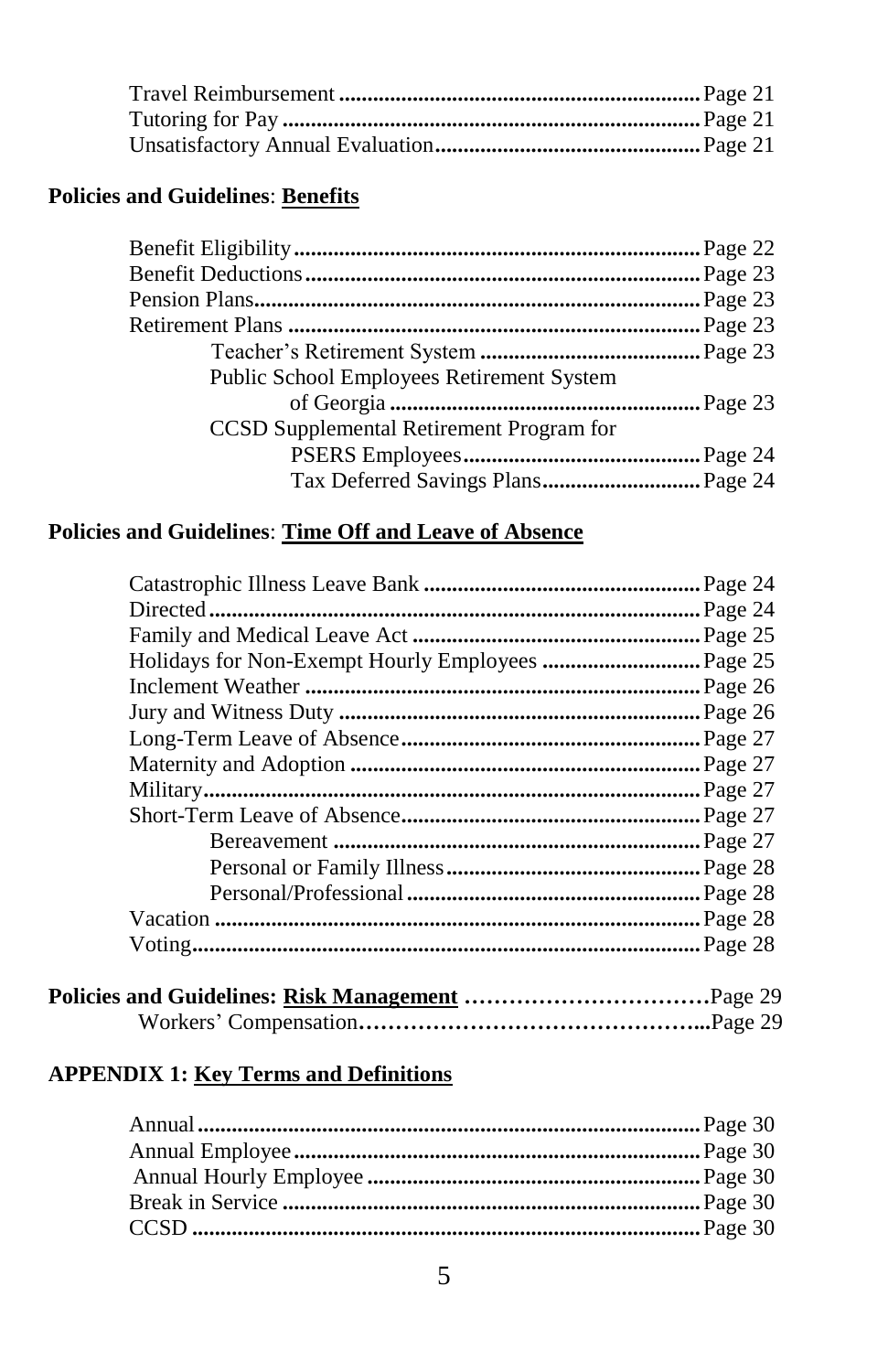#### **APPENDIX 2: Contact Information**

# 

 $\blacksquare$ : This symbol refers to a Board of Education policy or an administrative rule of the Cobb County School District (CCSD). A complete copy of each policy and rule and supporting form, if any, can be found on the CCSD Web site at http://www.cobbk12.org/centraloffice/adminrules/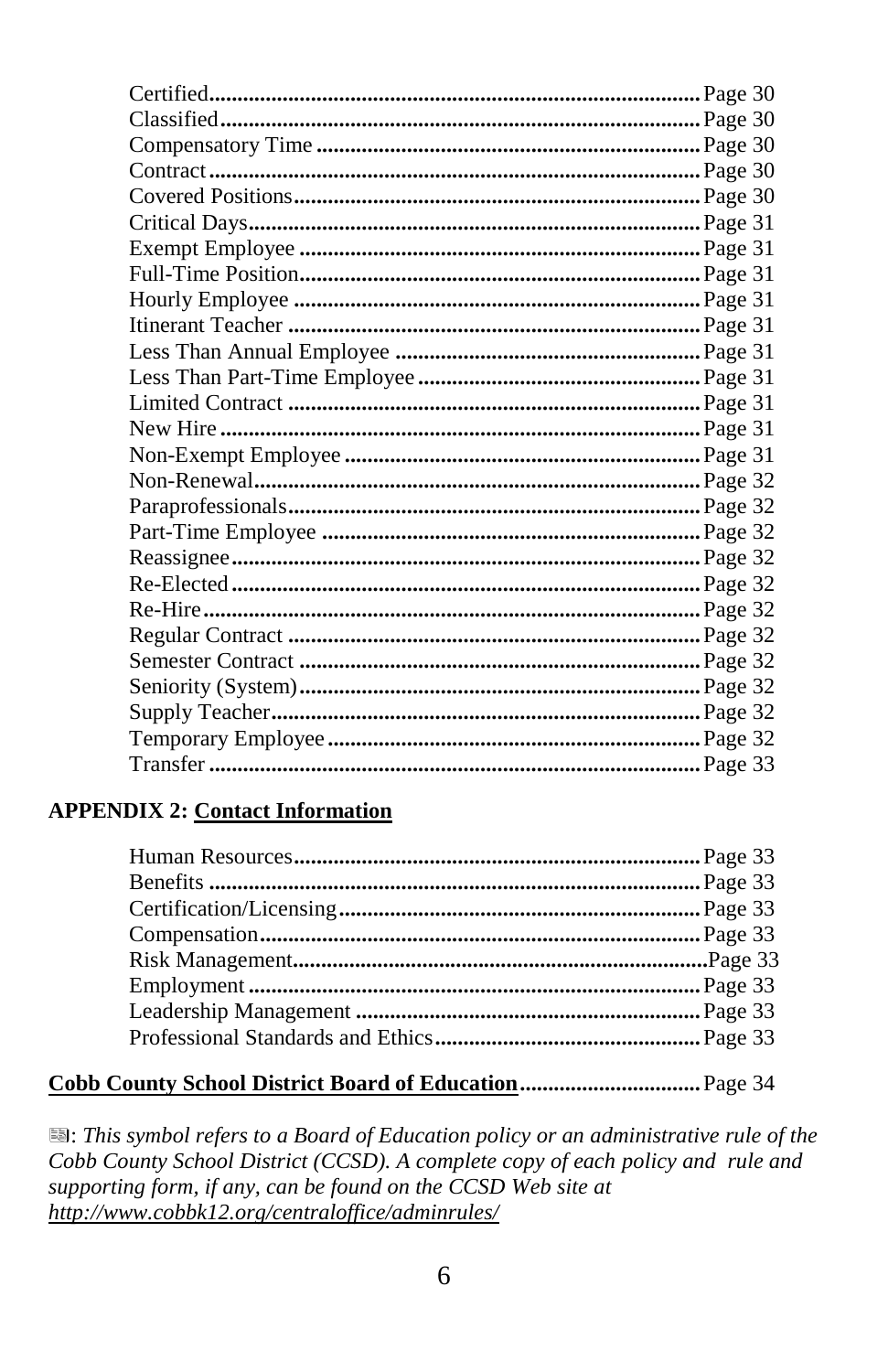# **Rules and Guidelines**: **Workplace/On-the-Job**

#### **Accidents and Emergencies**

All employees are responsible for maintaining a safe working environment, and should report safety concerns to their supervisor so that corrective action can be taken. In the event of an accident sustained in the performance of job duties, employees should report the injury to their supervisor as soon as possible and complete a Supervisor's Report of Injury with their supervisor. All Cobb County Schools have access to emergency services and resources.

#### **Accreditation**

All schools in the Cobb County School District are accredited by the Southern Association of Colleges and Schools (SACS) and the Georgia Accreditation Commission, Inc. In addition, the Cobb County School District has met the necessary standards of the Standards for Public Schools of Georgia, and declared to be a Standard System.

#### **Alcohol and Controlled Substance Testing**

The health and well-being of students and employees depends on the judgment, physical dexterity, reflex actions and unimpaired hearing and sight of all employees, including those engaged in safety sensitive functions. The Cobb County Board of Education will not tolerate and specifically prohibits the unauthorized use, abuse, possession or sale of alcohol or controlled substances, as well as a measurable presence of alcohol in any employee. Employees participate in an alcohol and controlled substance testing program that also provides training, education and other assistance. ■ Policy/Rule reference: GAMA, GAMA-R, GCRA(1)-R

#### **Americans with Disabilities Act (ADA)**

The Cobb County School District will not discriminate against any qualified employee because of a disability, as long as the employee can perform the essential functions of the job. Reasonable accommodations for qualified individuals with a disability will be provided, following the ADA guidelines.

#### **Attendance**

Attendance is a part of performance, and employees are required to be at work, on time. Employees who will be late to work or absent should personally notify their supervisor in advance or as quickly as possible so that their responsibilities can be covered appropriately. Absences for reasons that are not approved by the Cobb County Board of Education may be considered job abandonment. Employee absences without approval for three or more days will be considered voluntary resignations. Policy/Rule reference:: GARH-R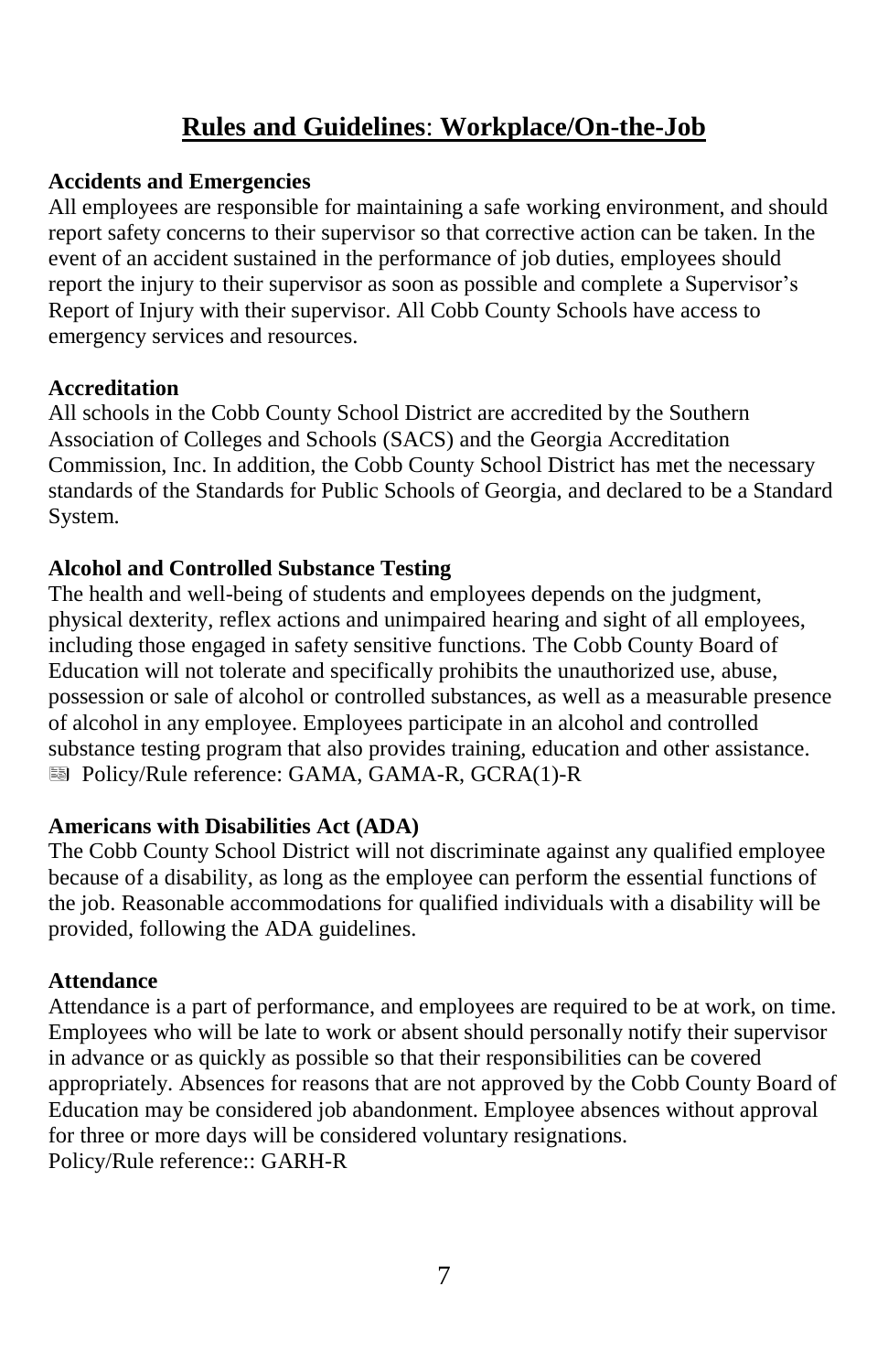#### **Confidential Nature of Work**

Student and employee files, records, documentation and other information are private and confidential. Disclosure of such information is limited by applicable federal and state laws.

#### **Conflict of Interest/Dual Pay**

All employees are expected to adhere to the highest ethical standards of conduct at all times. While the Cobb County School District recognizes the right of employees to engage in private activities outside their employment with the school district, business dealings that create a conflict with the interests of the Cobb County School District are not acceptable. Employees should disclose any potential conflicts of interest, including those where the employee's influence could result in personal gain for the employee or an immediate family member.  $\blacksquare$  Policy/Rule reference: GAG-R

Employees who are paid for outside work they do during regular work hours must forfeit one of the salaries. Employees can be paid for outside work they do while on vacation leave, jury duty, or personal days, or for services performed outside the regular workday. Policy/Rule reference: GAGC-R, GBRG-R

#### **Dress Code**

Employees should maintain an appropriate level of personal hygiene, and dress appropriately for the school or workplace situation and level of formality. Employees should follow safety regulations concerning equipment. Policy/Rule reference: GBRL-R

#### **Drug-Free Workplace**

A drug-free workplace encourages productivity and helps accomplish the Cobb County School District mission and goals. The unlawful and/or unauthorized manufacture, distribution, dispensing, possession or use of a controlled substance and/or alcohol is prohibited in the workplace for all employees, students and visitors. In addition, the Cobb County School District will take appropriate personnel action against any employee convicted of a criminal drug offense. All employees are subject to drug and alcohol testing based on reasonable suspicion. **E** Policy/Rule reference: GAMA-R

#### **Employee Fund Drives**

All fund-raising, product sales, and employee assistance campaigns must be approved by the Cobb County Board of Education.

Policy/Rule reference: GAHA-R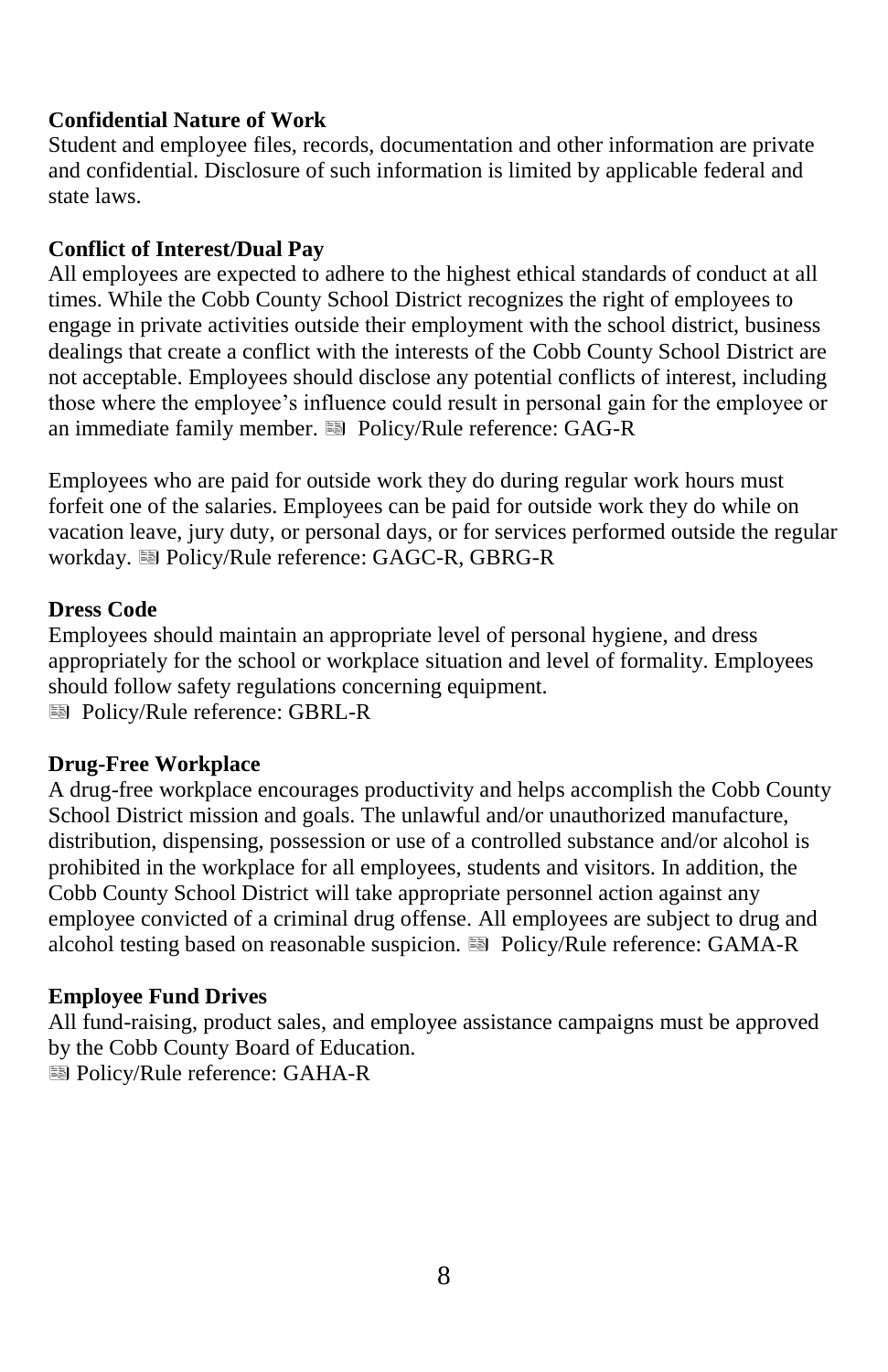#### **Employees with Communicable Diseases**

Employees who have or are suspected of having any communicable disease may be required to take any and all recommended precautions to ensure the health and safety of students and other employees. The Board of Education, the Cobb County Health Department, and/or the Georgia Department of Human Resources may require quarantine or surveillance of carriers of diseases and persons exposed to or suspected of being infected with infectious disease during such period until they are found free of the infectious agent or disease.  $\blacksquare$  Policy/Rule reference: GANA.

#### **Equal Employment Opportunity (EEO)**

All employees are entitled to equal treatment in decisions involving hiring, promotions, compensation, training, and discipline. The Cobb County School District does not consider race, color, sex (including pregnancy and related conditions), religion, national origin, military status, disability, or any other legally protected status in any employment decision or employment practice. Further, the Cobb County School District does not tolerate retaliation against employees for any legally-protected status or for engaging in legally-protected conduct. The District will consider requests for accommodation on the basis of religion, and will provide reasonable accommodation on the basis of ADA (Americans with Disabilities Act) qualified disability if it can do so without undue hardship or safety threat. Also see Administrative Regulations, Superintendent's Statements, and EEO Procedures. Also see Responsibilities for Responses to Civil Rights Concerns. **B** Policy/Rule reference: GAAA, GAAA-R **Ethics**

All employees must adhere to the high standards and expectations determined by the Cobb County Board of Education and those described in the Professional Standards Commission Code of Ethics. As public employees expected to uphold the public trust, employees should not use their positions or professional relationships for personal gain. All employees of the District are required to notify their immediate supervisor or other administrator and the Professional Standards and Ethics Office by the end of the next business day following any arrest. Any misstatement or omission of required information may be reason for dismissal or non-employment. All employees are required to cooperate with any investigation.  $\blacksquare$  Policy/Rule reference: GAGC-R

# **Identification Badges**

All employees must clearly display their Cobb County School District -issued ID badge whenever they are on Cobb County School District property or engaged in Cobb County School District-related activities. Employees must report the loss or theft of ID badges to the Fingerprinting Office.

### **Non-Discrimination and Anti-Harassment Policy**

All employees have a right to be treated with respect and dignity, and to work in a professional environment that is free of bias, prejudice and harassment. The Cobb County School District prohibits harassment, discrimination, or differential treatment of any employee, and encourages employees who believe they have been discriminated against to seek relief through the Cobb County School District discrimination complaint resolution process. Also see Complaint Resolution. **Example 20** Policy/Rule reference: GAEB, GAEB-R.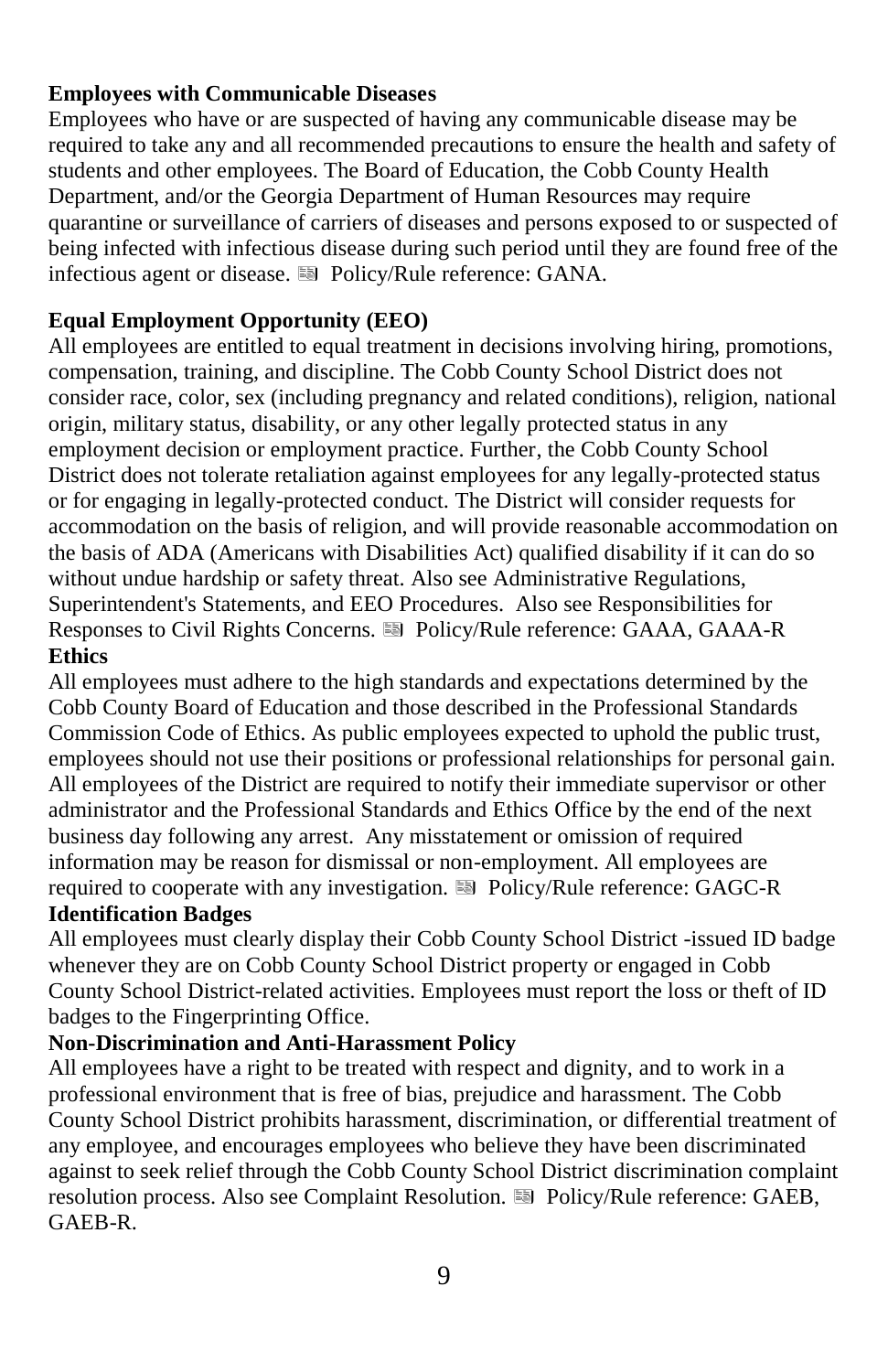#### **Outside Employment**

Outside employment is generally not permitted if; 1.) it interferes with the employee's ability to perform his/her job with Cobb County School District; 2.) the work involves organizations that do or want to do business with the school district; or 3.) it violates laws or Cobb County School District policies and regulations.

#### **Responsibilities for Responses to Civil Rights Concerns**

All employees are required to fully comply with all federal and state non-discrimination laws, including Title VI and VII of the Civil Rights Act of 1964; Title IX of the Educational Amendments of 1972; the Age Discrimination and Employment Act (ADEA); Section 504 of the Rehabilitation Act of 1973; Public Law 101-476, Individuals with Disabilities Education Act (IDEA); and the Americans With Disabilities Act of 1990 (ADA).

Questions concerning these policies and procedures should be directed to the school Principal or to the following:

| <b>Facilities Accessibility</b>               | Director of Construction                   |
|-----------------------------------------------|--------------------------------------------|
| Title VI, VII, IX, ADEA, Employee Issues,     | Professional Standards and Ethics          |
| ADA, Personnel Issues, Section 504            |                                            |
| Title IX, Student Issues                      | <b>Athletic Director</b>                   |
| Title VI, Student Issues                      | <b>Executive Director, Student Support</b> |
| <b>Student Program Accessibility; Section</b> | Assistant Superintendent, Special Student  |
| 504; ADA; Public Law 101-476 (IDEA)           | <b>Services</b>                            |

Employees may also contact the Director, Office of Civil Rights, Education Department, Washington, D.C. 20201

#### **School Assignment for Children of Employees**

A full-time employee may request that his/her child be assigned to his/her school or to a school in the feeder pattern of the employee's workplace, as long as that employee is the custodial parent or legal guardian and the child lives with the employee. The employee must provide transportation, if the school is outside the area of residence, and the child must comply with all eligibility rules, regulations and laws governing participation in extracurricular activities. Placement of special education students depends on availability of services and the approval of the Special Student Services division. Policy/Rule reference: JBCD-R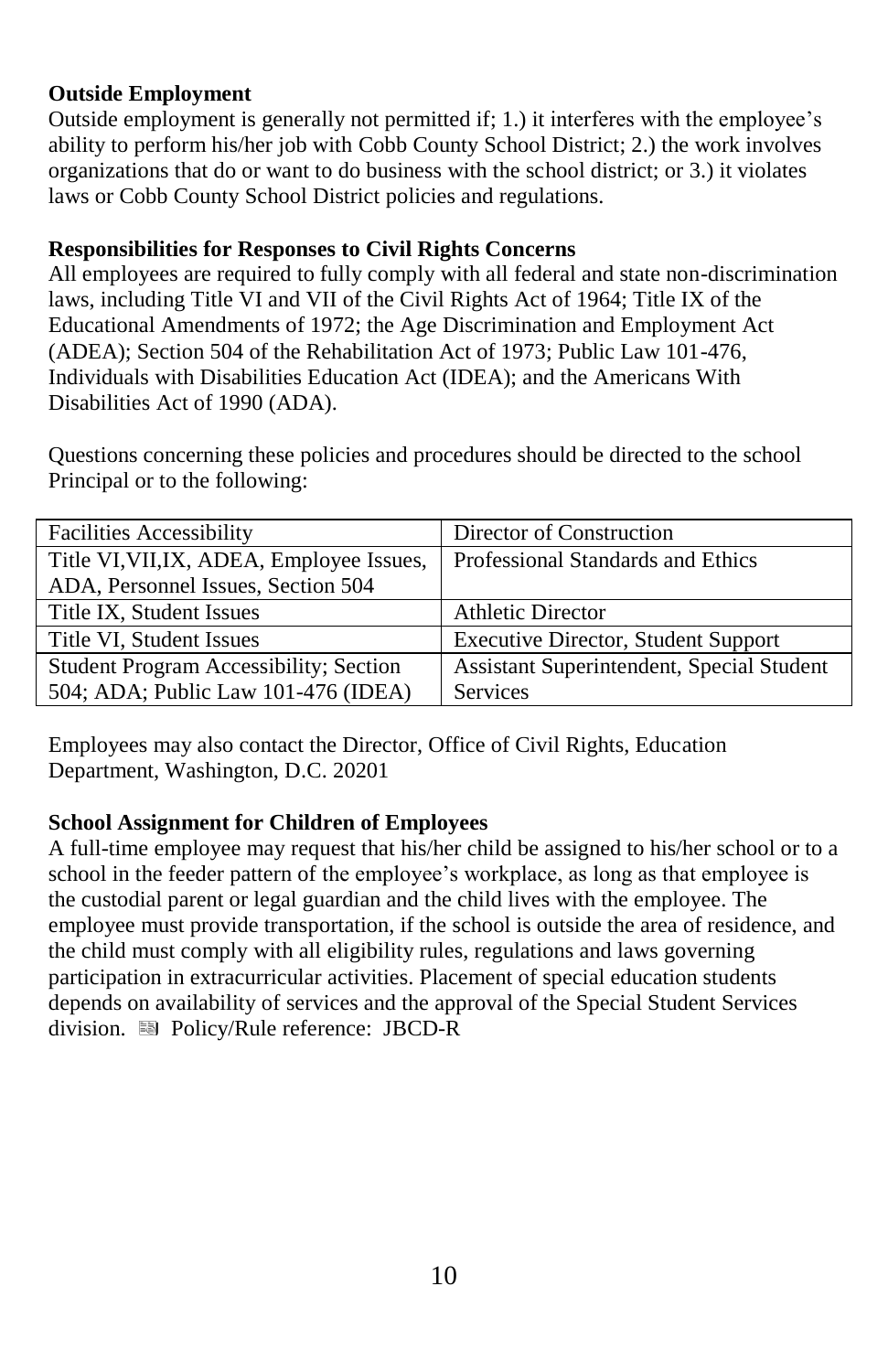#### **Sexual Harassment**

Sexual harassment is unlawful and specifically prohibited. Unwelcome sexual advances, requests for sexual favors and other verbal or physical conduct of a sexual nature will not be tolerated. Examples of prohibited conduct include, but are not limited to, unwelcome intentional touching of intimate body areas; employees dating students; graphic or degrading comments about an individual or his/her appearance; the display of sexually suggestive objects, pictures, cards or letters; lewd or suggestive comments or gestures; and off-color language or jokes of a sexual nature. *Individuals who believe they are being sexually harassed should immediately notify a building or department administrator or Human Resources*. Retaliation against a complainant for making a complaint is strictly forbidden. Also see Administrative Regulations, Superintendent's Statements, EEO Procedures and Complaint Resolution. Policy/Rule reference: GAEB, GAEB-R

#### **Social Security Number**

The Cobb County School District reserves the right to use an employee's social security number in employment-related practices. All employees who handle documents containing employee identification data such as social security numbers should use reasonable precaution to preclude compromise or identity theft.

#### **Solicitation by Staff Members**

Employees cannot solicit, advertise, or endorse one product over another product when dealing with students, parents or other employees. <sup>■</sup> Policy/Rule reference: KJ-R

#### **Solicitation on School Property**

No person, firm, corporation or business can solicit money from or sell, trade or barter merchandise of any kind to students, employees and school clubs or organizations without the approval of the Cobb County Board of Education. The Board has approved the following activities: PTA and booster club activities held outside school hours, approved food service vendors, senior ring vendors, graduation paraphernalia vendors, school picture vendors, organizations that provide approved employee benefits, vendors who have merchandise that can be purchased out of local school funds and employee activities in compliance with Paragraph K of Regulation IFCB regarding non-school sponsored trips. **E** Policy/Rule reference: KJ-R

#### **Staff Complaints and Grievances**

When workplace problems or disputes cannot be resolved informally, employees can turn to the Cobb County School District's internal grievance process. This process addresses alleged violations, misinterpretations or misapplications of the District's statutes, policies, rules, regulations or written agreements. It does not apply to performance ratings, job performance, termination, non-renewal, demotion, suspension and reprimands, or the revocation, suspension or denial of certification of any certified employee. The complaint must be sent in writing to the school *Principal* **or**  *Department/Division Supervisor* within 10 calendar days of the event/incident. Policy/Rule reference: Certified Staff – GAE(2)-R; Classified Staff – GAE(3)-R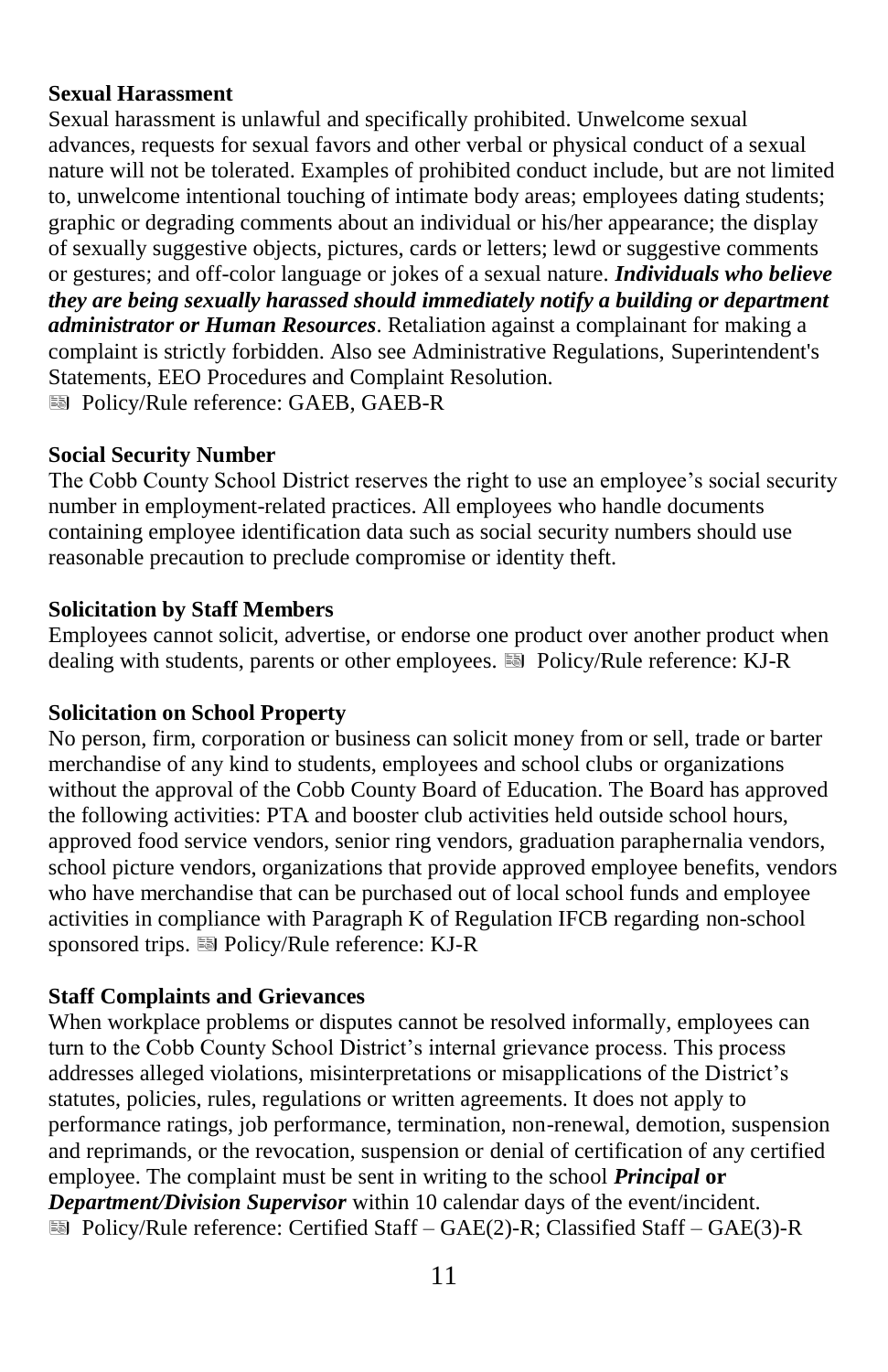#### **Tobacco-Free Schools**

Tobacco use is a health hazard and inconsistent with the concepts and principles taught in the Cobb County School District. Employees and visitors are prohibited from using tobacco at all school-sponsored events and in/on all school property, including buildings, offices, trucks, automobiles, and buses.  $\blacksquare$  Policy/Rule reference: GAN, GAN-R

#### **Use of Equipment and Resources**

Employees entrusted with public funds and property should honor that trust with a high level of honesty, accuracy and responsibility. Unethical conduct includes, but is not limited to, misusing school-related funds or property; failing to account for funds collected from students or parents; and submitting fraudulent requests for reimbursement of expenses.

#### **Computers**

Cobb County School District computer hardware, software and data should be used for assigned responsibilities only, and should be protected from damage, destruction, viruses, theft and unauthorized access and use. Employees should have no expectation of privacy when using CCSD electronic resources.

Policy/Rule reference: IFBGE, IFBG-R

#### **Internet**

Electronic resources should be used to support assigned responsibilities. Employees should have no expectation of privacy when using electronic systems, and should minimize use of the Internet for personal reasons during working hours. Employees should never access pornographic or other sites prohibited by law or CIPA (Children's Internet Protection Act) compliance during working hours or any other time when using CCSD electronic resources. Policy/Rule reference: IFBGE, IFBG-R

#### **Telephone**

Personal use of telephones should be kept to a minimum during working hours. Personal long-distance calls should not be charged to CCSD telephones or accounts.

#### **Violence in the Workplace**

The Cobb County School District strongly believes that all employees should be treated with dignity and respect. Acts of violence will not be tolerated. Any instance of violence must be reported to the employee's supervisor and/or Human Resources. All complaints will be fully investigated. The Cobb County School District will promptly respond to any incident or suggestion of violence.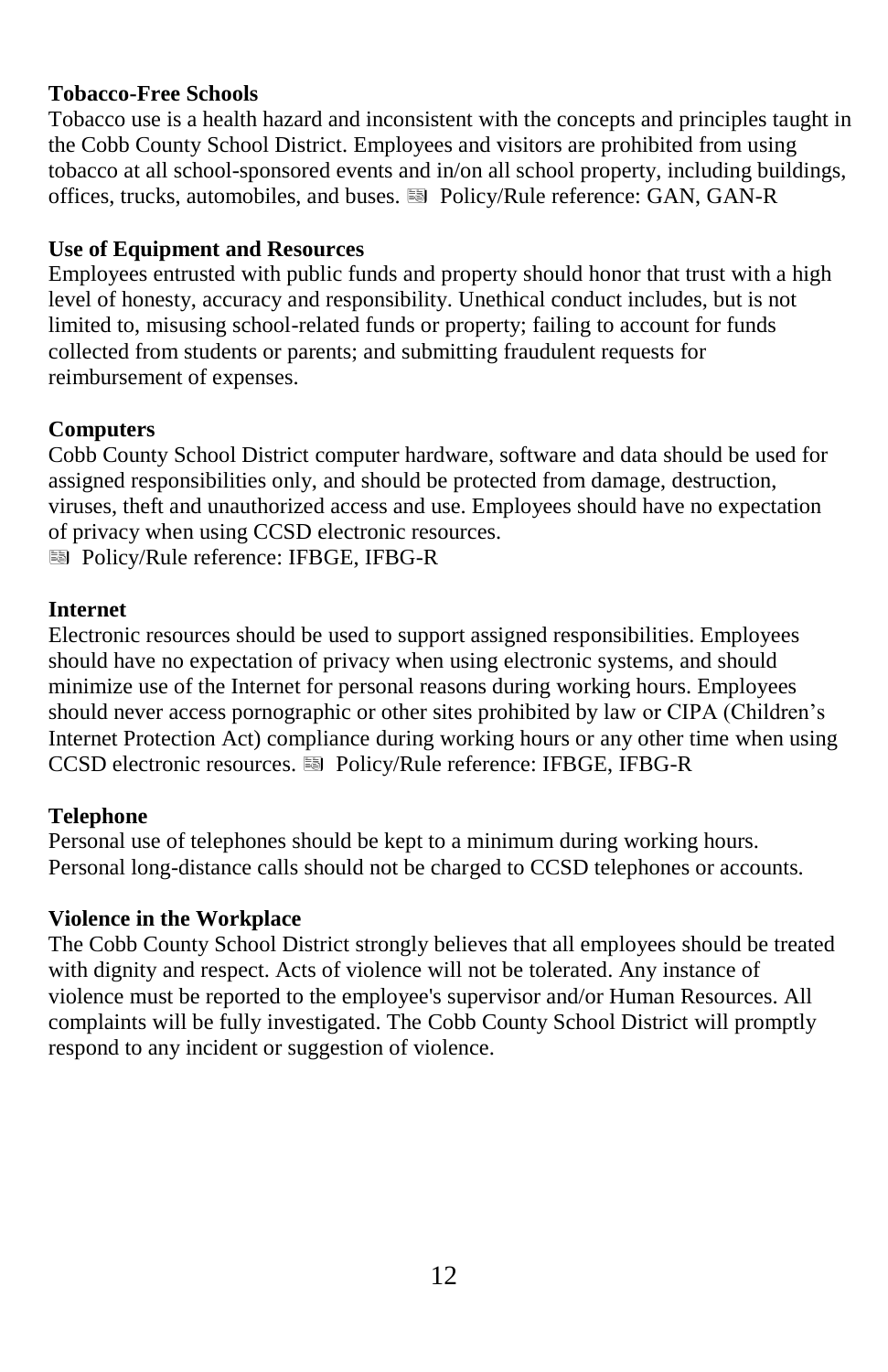#### **Work Day/Work Week**

Depending on the position, classified employees work a minimum of three hours a day and a maximum of 40 hours per week. Employees should check with their supervisor for their particular schedule.

The minimum work day for Teachers and other certified instructional staff is eight hours, and the minimum work week is 40 hours. Teachers work a minimum of seven and one-half hours each day, and spend another 30 minutes a day (or two and one-half hours a week) in parent conferences, planning conferences, teacher preparation, related school activities, extracurricular activities and staff meetings. The work day for Paraprofessionals is seven and one-half hours, and the work week is 37 and one-half hours. Paraprofessionals are compensated for additional time worked. Policy/Rule reference: GBRC

: *This symbol refers to a Board of Education policy or an administrative rule of the Cobb County School District (CCSD). A complete copy of each policy and administrative rule and supporting form, if any, can be found on the CCSD Web site at http://www.cobbk12.org/centraloffice/adminrules/*

# **Rules and Guidelines: Employment**

#### **Annual Performance Evaluation**

All employees are evaluated by their immediate supervisor, using approved evaluation plans and procedures. All employees should receive a copy of their annual evaluation. All certified employees, including paraprofessionals, are evaluated before April 1. Classified employees are evaluated before June 30. Policy/Rule reference: GARI-R

#### **Assignment**

Employees are assigned to positions based on the needs of the Cobb County School District as well as the employee's training, certification and other factors. Policy/Rule reference: GARE-R

#### **At-Will Employment**

Georgia recognizes At-Will Employment; that is, an employee is hired at-will and employment can be terminated at the will of either party, for any reason or no reason at all. Employees who are issued Board–approved contracts do not have At-Will Employment.

#### **Background Check**

All new employees must pass a criminal background check as required by Georgia State Law. State law also requires employees to sign a consent form authorizing the District to conduct periodic criminal and/or driver's history record checks for the duration of employment. Policy/Rule: GAK(1)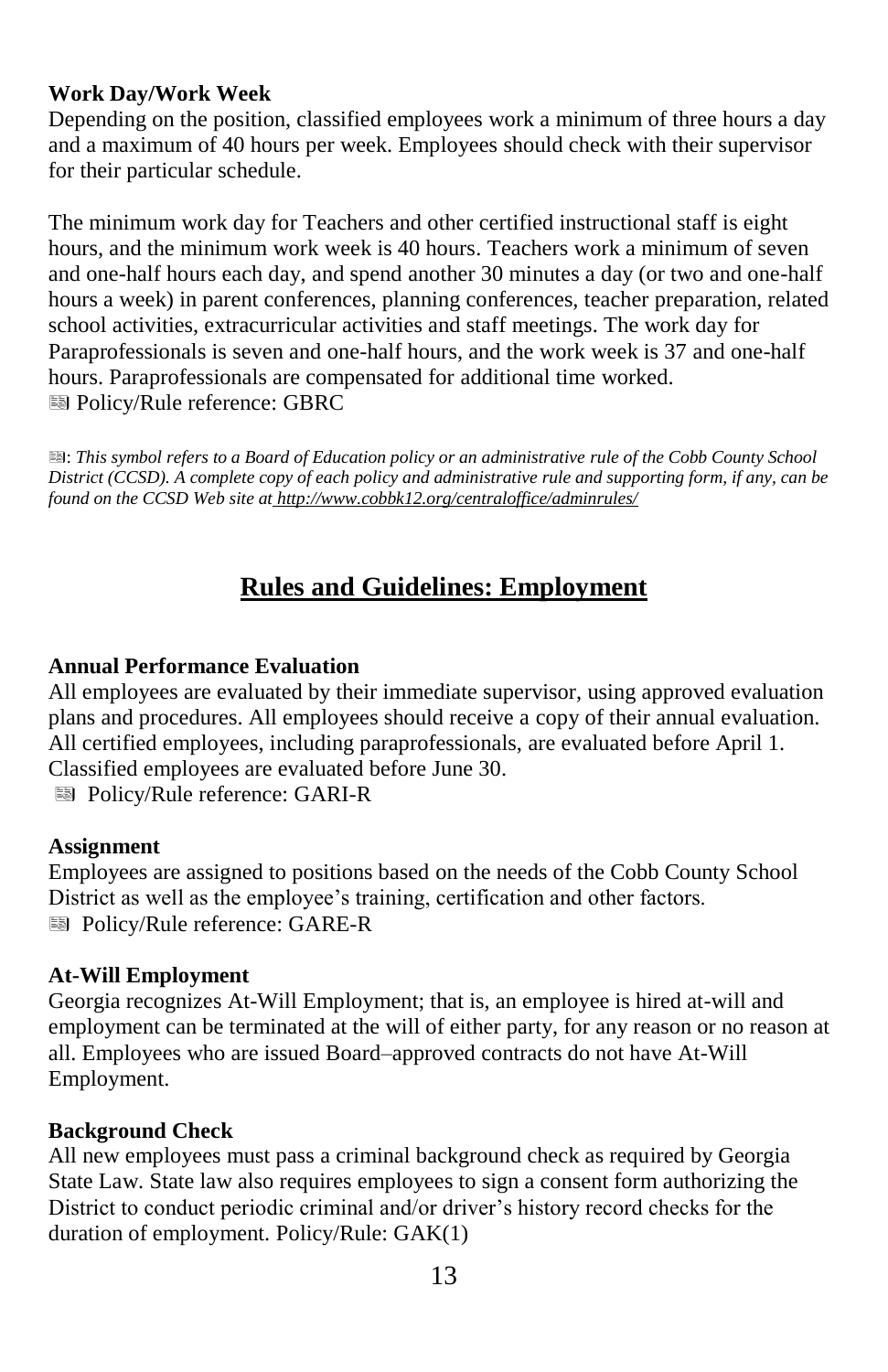#### **Certification Qualifications and Duties**

Certified employees must be eligible for certification before being employed and must maintain certification during employment. All coursework must be approved by the Professional Standards Commission (PSC) at www.gapsc.com. Policy/Rule reference: GBBA-R

#### **Discipline**

Discipline is necessary and will be implemented when there is unsatisfactory and/or unacceptable employee performance and/or conduct of any type. Depending on the nature or severity of the offense, Cobb County School District may provide employees with an opportunity to bring their performance up to standard through the use of the following: (1) immediate feedback regarding unsatisfactory performance, (2) factual documentation of performance, (3) employee input and commitment to improving performance, (4) final resolution of the performance issue(s), (5) Professional Development Plan, and/or (6) Progressive Discipline. The District utilizes progressive discipline in which disciplinary actions normally follow a gradually escalating path. However, depending on the seriousness of the offense, more than one Progressive Discipline Action may occur simultaneously or it may be determined that progressive discipline is not appropriate and any disciplinary action may be imposed. The action taken should be consistent with precedent in similar situations, appropriate to the offense, and documented. An employee who holds a certificate with the Georgia Professional Standards Commission may be reported at any time for a violation of the Code of Ethics for Educators. Policy/Rule reference: GBK-R

#### **Fair Dismissal**

According to the State of Georgia's Fair Dismissal Act [Act 20-2-940], Certified employees can be dismissed or suspended based on incompetence; insubordination; willful neglect of duties; immorality; inciting, encouraging or counseling students to violate state and local laws, regulations and ordinances, or policies and rules of the Cobb County Board of Education; failure to secure and maintain necessary educational training; to reduce staff due to the loss of students or programs; and any other good and sufficient cause. Suspensions are without pay and can last up to 60 days. The Cobb County School District Superintendent or his/her designee can relieve any employee from duty for up to 10 days if the employee's presence could cause serious harm or disrupt students, the school, or other employees. The Cobb County School District Superintendent or his/her designee may also write letters of reprimand for any valid reason. These letters are placed in the employee's District personnel file. Demotions and non-renewal of contracts of certain certified employees are governed by Code Section 20-2-942. A demotion is a job with less pay, less responsibility and less prestige. Transfers are not covered by the Fair Dismissal Act.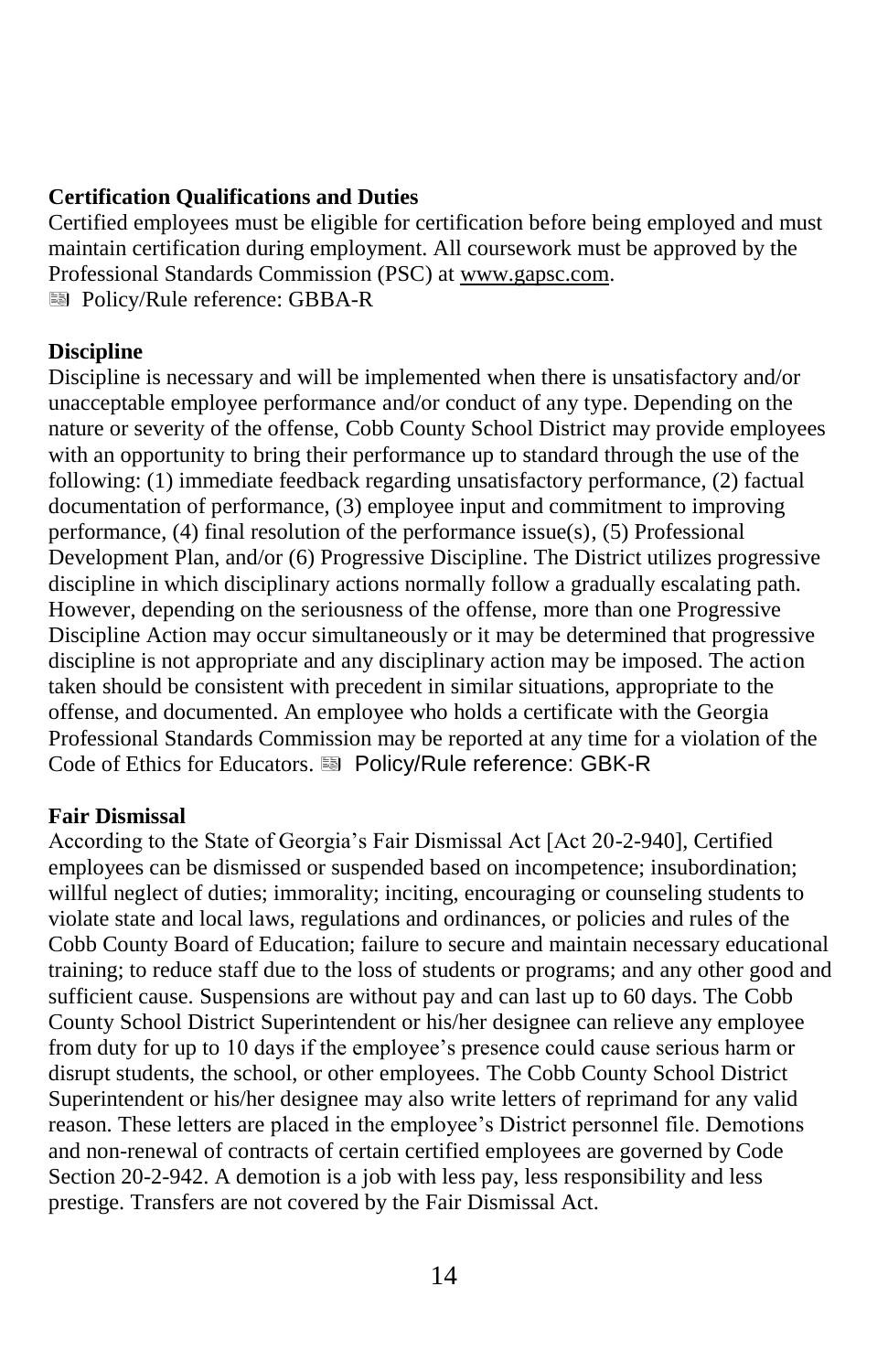#### **Hiring**

Individuals are employed by the Cobb County Board of Education on the recommendation of the Superintendent. Human Resources will make the offer of employment on behalf of the Superintendent after the individual has successfully completed the required employment and screening process, although some postemployment screening or testing may be necessary. Policy/Rule reference: GARD

#### **Interviewing**

Human Resources and/or the Supervisor will interview the most qualified applicants for positions. Hiring decisions are made by the Board of Education; Human Resources will extend the offer of employment.

#### **Job Abandonment**

Absences for reasons that are not approved by the Cobb County Board of Education may be considered job abandonment. Employee absences without approval for three or more days will be considered voluntary resignations. Policy/Rule reference: GARH-R

#### **Job Descriptions**

Each position has a valid job description maintained by Human Resources. Job descriptions should be updated and maintained on a regular basis. Employees should see their supervisor regarding their job descriptions. Policy/Rule reference: GBB-R

#### **Job Posting**

Announcements of job vacancies will be posted electronically throughout Cobb County School District.

#### **Nepotism**

Employees cannot supervise or evaluate members of their immediate family. Policy/Rule reference: GARF-R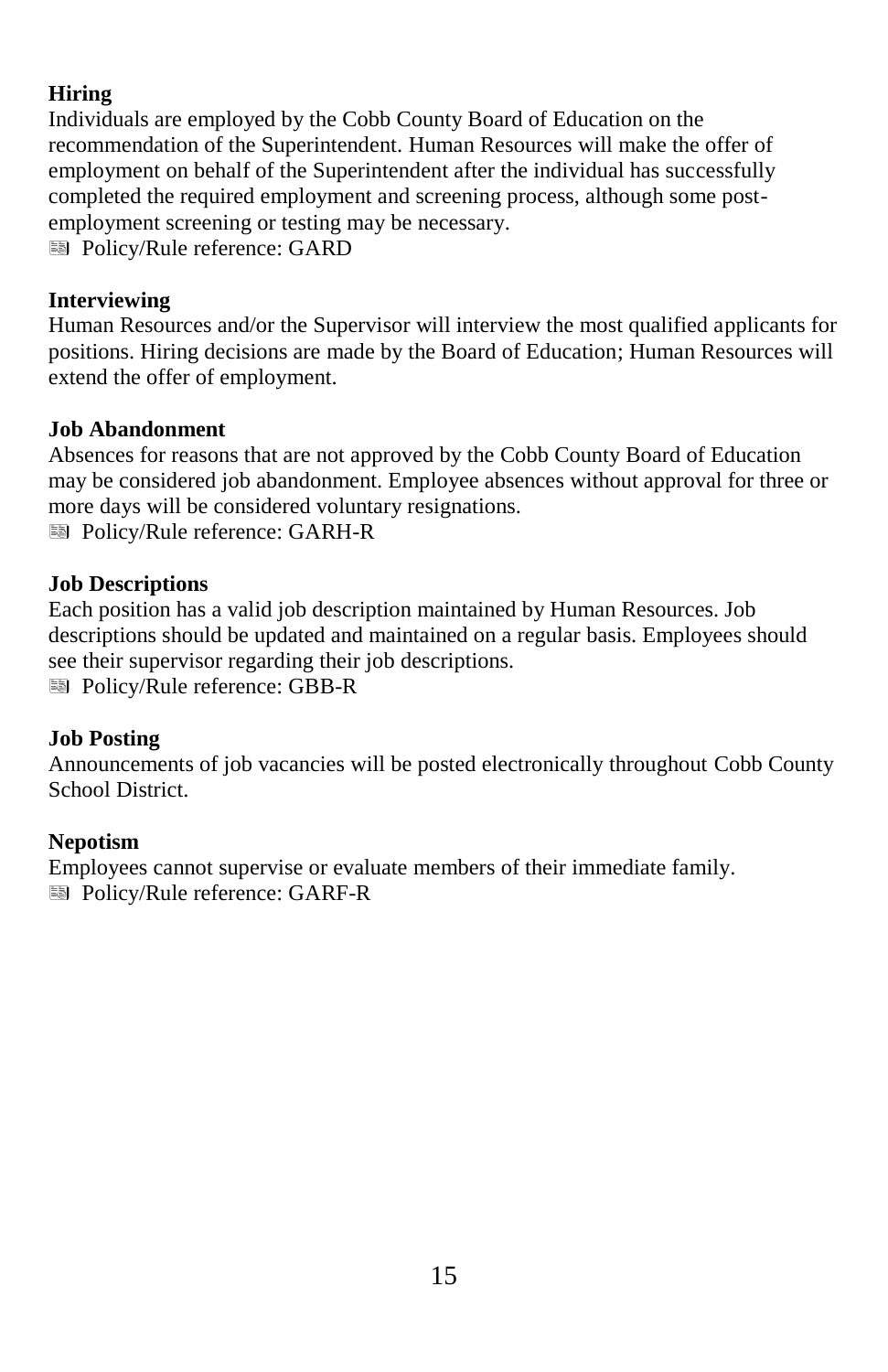#### **New Teacher Institute**

Certified employees who did not teach in the Cobb County School District during the previous 24 months are issued employment contracts for 194 days. This contract includes three days for orientation by the central office and local school. Policy/Rule reference: GBA-R

#### **Personnel Records**

Information contained in an employee's personnel file is not made public unless required by law or requested by the employee in writing. **It is the employee's responsibility to notify the District of any changes of personal information**. Employees must notify their Supervisor, Human Resources, and the Payroll Department in Financial Services when their name and/or home address and/or contact numbers change. Forms are available from Human Resources and on the Financial Services intranet website.

#### **Pre-Employment Physical Examinations**

Prior to employment, employees may be asked to take physical and/or psychological examinations that demonstrate their competence and ability to perform job-related functions. The Cobb County School District will pay for the required examinations, but is not responsible for the cost of treatment. Employees in some job classifications (for example, those who operate vehicles that transport students) may be required by law to pass an annual physical or to acquire special permits.

Policy/Rule reference: GARA-R

#### **Professional Learning**

Employees have the opportunity to participate in staff development activities that will enhance their professional capabilities. The Professional Learning department submits an annual comprehensive plan designed to address individual and instructional program needs for Certified employees. Professional opportunities for Classified employees are handled at the Division level. **I** Policy/Rule reference: GAD

#### **Reassignment**

Employees may be reassigned at any time by the Cobb County School District. Some of the reasons for reassignments are reorganizations, changes in attendance zones, changes in approved programs, changes in student enrollment, and the opening or closing of schools. This list of reasons is not all inclusive. Policy/Rule reference: GARE-R

#### **Recruitment**

The Cobb County School District active recruitment process is designed to attract and retain competent and qualified personnel to work in the District. Job vacancy announcements are sent to the State Department of Education's Recruitment Services [\(www.teachgeorgia.org\)](http://www.teachgeorgia.org/) and to media outlets in Cobb County. Announcements are also placed on the Cobb County School District website and advertised in newspapers, magazines, and professional journals. **Executed Policy/Rule reference: GARC-R**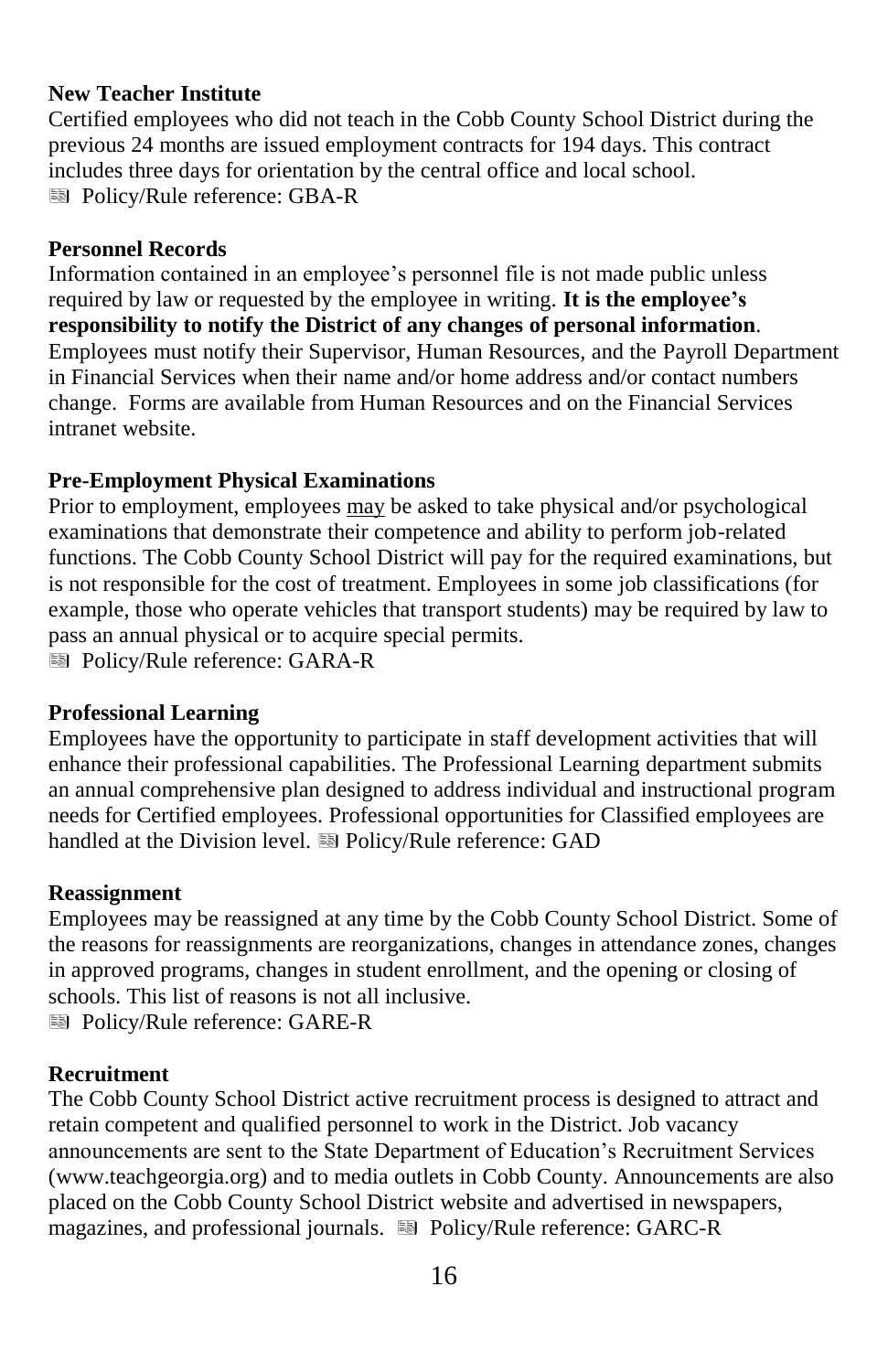#### **Reduction in Force (RIF)**

A reduction in force may be caused by a number of factors, including reorganization, the elimination of or a change in programs or a loss of funding. If it becomes necessary to reduce the certified workforce, the Cobb County School District will rely on a process that maintains the effectiveness and quality of the educational programs and services, and that minimizes the number of employees who are negatively impacted.

The Superintendent will authorize a written plan that identifies the underlying conditions, as well as what positions are affected and why. Employees who receive written notice that their positions have been eliminated can choose to resign or accept separation under the RIF. **B** Policy/Rule reference: GAKA-R

#### **Re-Employment**

The contracts for Administrative/Supervisory and Certified personnel are automatically considered for renewal each year. Individuals whose contracts will not be renewed are notified in writing. Administrative and Certified personnel who are employed after the contract year begins may be recommended for re-employment after April 15.

#### **Reference Checks**

Personal and professional references are checked for each prospective employee.

#### **Representation in Meetings**

All employees shall be allowed to have an individual of their choosing, excluding attorney, spouses, and immediate family members (as defined in Administrative Rule GARH-R), present in any Disciplinary Conference. A Disciplinary Conference is described as any conference held, whether requested by the administrator/supervisor or the Employee, related to a Suspension without Pay, Demotion, Reprimand by the Superintendent, Termination, or Nonrenewal. Annual performance evaluation conferences are not considered Disciplinary Conference.

Policy/Rule reference: GBK-R

#### **Resignations**

Certified employees who want to terminate their contracts for the new contract year must submit written notification to their immediate supervisor and to Human Resources before June 1of the current school year. Certified employees who want to resign during the contract period because of emergency situations should submit a statement of resignation at the earliest possible date. The contract cannot be terminated by the employee without the written consent of the Human Resources Division. Classified employees are asked to submit a letter of resignation at least two weeks prior to leaving the Cobb County School District. **ID** Policy/Rule reference: GAO-R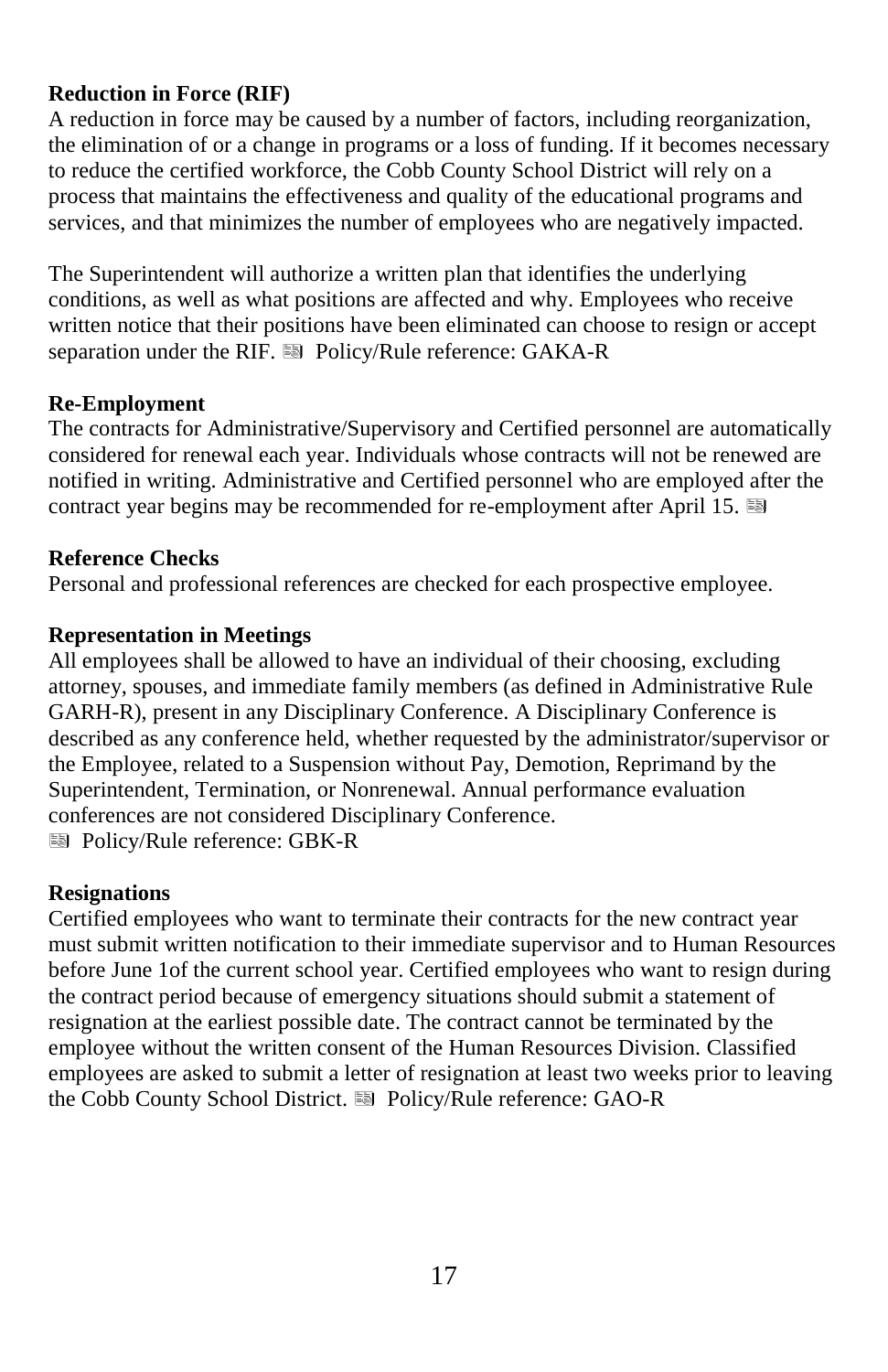#### **Retirement Membership**

Teachers, Supervisors, Paraprofessionals, Administrators, Clerical, Campus Police Officers, and School Nurses who are employed one half-time or more are eligible and required to participate in the Teacher Retirement System of Georgia (TRS). Bus Drivers, Bus Monitors, Food Service Assistants, Custodians, and Maintenance Workers who work at least 60 percent of their normal work week, must establish membership in the Public School Employees Retirement System of Georgia (PSERS). Retirement contributions are payroll-deducted.

Policy/Rule reference: GBA-R

#### **Substitute Teachers**

A substitute can be used for up to 10 days in the same classroom. A vacancy that lasts between 11 days and 60 days may be filled with a Supply Teacher. Substitute Teachers must attend in-service training and meet other requirements. Policy/Rule reference: GBRJ-R

#### **Transfers**

Employees may voluntarily initiate a transfer to another school or department if they meet transfer requirements. A teacher is eligible to apply for a transfer if she/he has been recommended for employment for the next school year and is not on limited contract. In addition, the teacher must meet one of the following:

- Is requesting a move from one level to another (i.e. elementary to middle)
- Has been at the present school for two years
- Was a designated reassignee this school year
- Is requesting a change in length of work day (i.e. full to half)
- Is requesting a change to a critical needs area
- Is requesting a move to a CCSD supplemented position
- Is requesting a move from a non-high priority school to a high priority school

Certified employees must submit applications for transfer between February 16 and May 28; transfers are finalized by May 30 and become effective with the new contract year. Classified employees may apply for a transfer at any time after they have served two consecutive years at the same work site. Assistant Administrators seeking a lateral transfer should contact the Leadership Management Office in Human Resources. Policy/Rule reference: GARF-R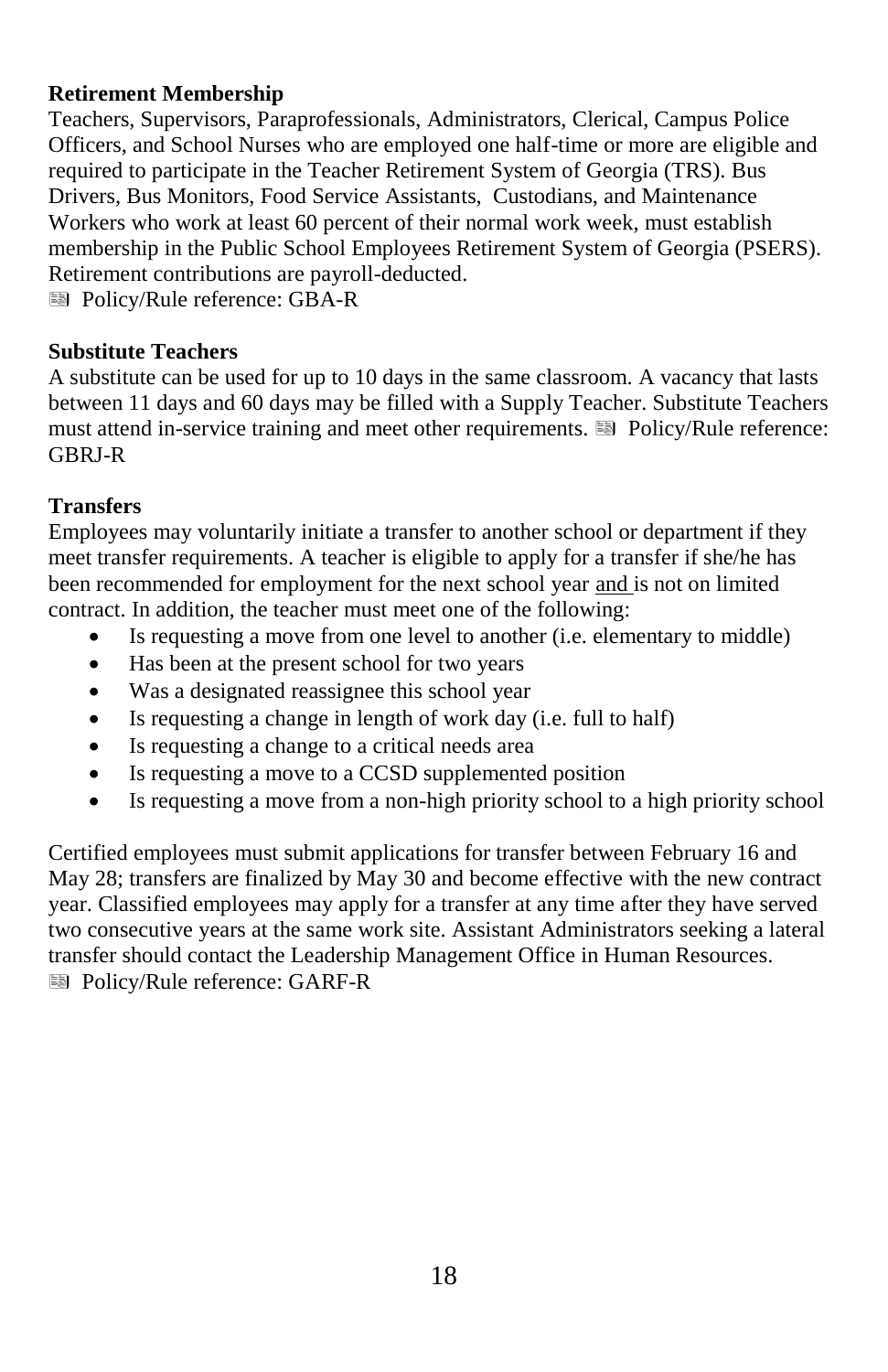# **Rules and Guidelines: Compensation**

#### **Contracts**

Certified employees receive written employment contracts that are signed by the employee and the Superintendent. Contracts are terminated if an employee cannot be properly certified. The Cobb County Board of Education offers new contracts for the coming year to all certified employees on the payroll at the beginning of the current year, except those who have resigned, been terminated or notified in writing that their contract will not be renewed. All employees must have an Oath of Allegiance on file.

#### **Deductions**

Payroll deductions include, but are not limited to, federal and state taxes required by law; retirement systems contributions; Social Security; and medical, dental and other deductions authorized by the employee.  $\blacksquare$  Policy/Rule reference: GBA-R

#### **Direct Deposit**

All employees are required to participate in Direct Deposit for payroll checks.

#### **Extended Day/Year**

Supplemental pay may be provided to employees who work an extended school day or school year to meet program responsibilities or student needs. For example, some High School Teachers may be asked to work an additional hour beyond the normal eighthour day to provide student instructional services or to teach an additional period of instruction. Local school administrators must approve Extended Day/Year pay because of student and school needs; such pay cannot be based on tasks that would normally be performed during the regular work day.

Policy/Rule reference: GBA-R

#### **Holiday Pay for Hourly Employees**

In order to be paid an hourly holiday premium for working on a scheduled holiday, an hourly employee working a 260-day work schedule must work the workday before and the workday after said holiday or be on approved paid vacation, personal or acceptable short-term leave for personal or family illness or bereavement purposes. Hourly employees on a 260-day schedule who do not qualify for the holiday premium will be paid 1-1/2 times their regular rate for work on a holiday. Policy/Rule reference: GBA-R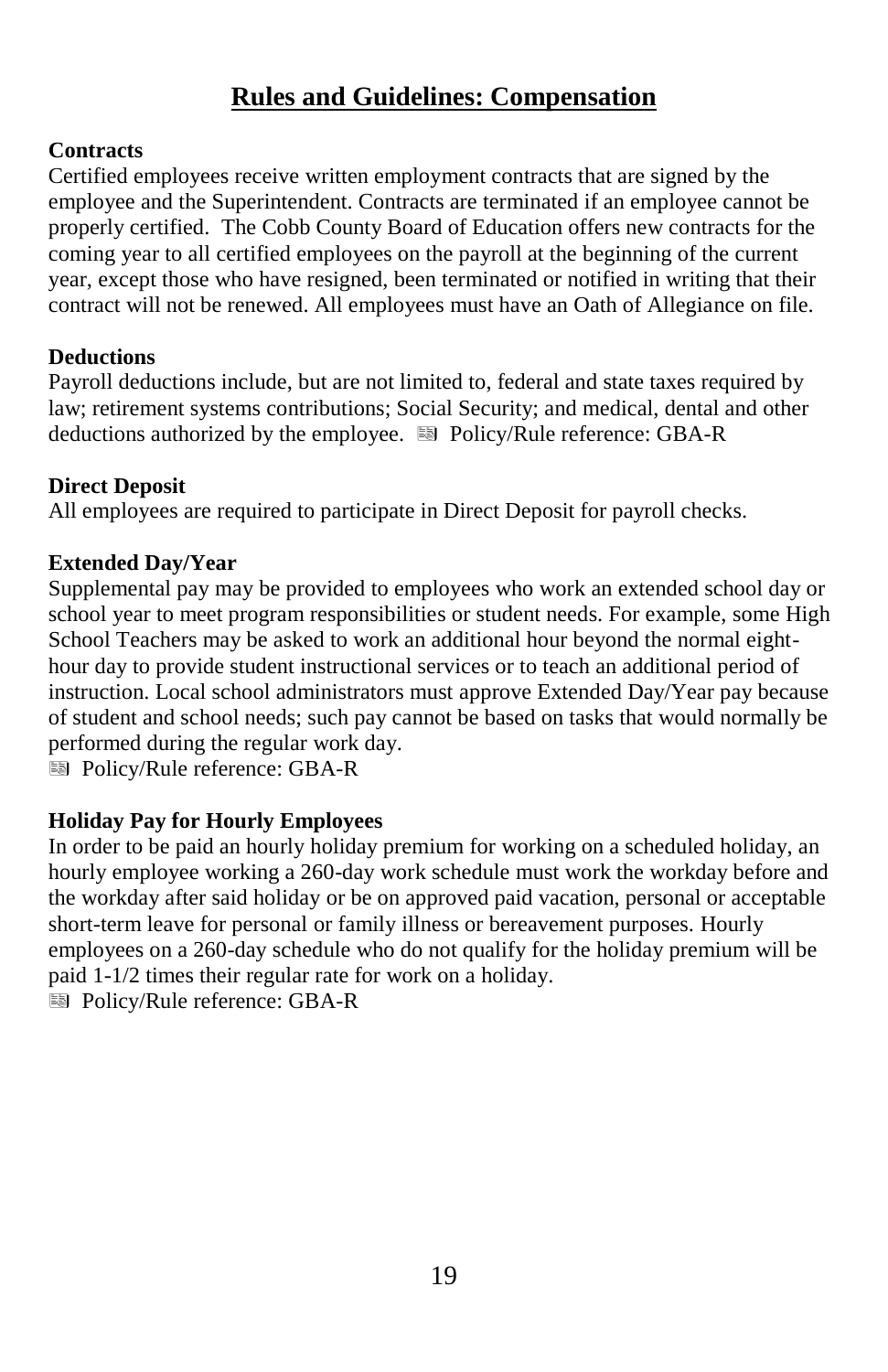#### **Overtime**

Overtime is defined as those hours worked by a public employee who qualifies for time-and-one-half overtime pay or time-and-one-half compensatory time as required by the Fair Labor Standards Act. Overtime for Cobb County School District non-exempt employees refers to those hours or major fractions of hours beyond 40 hours within a work week. For non-exempt employees who are paid bi-weekly, the week begins at 12:01 a.m. on Thursday and ends at 12 midnight on Wednesday. For non-exempt employees paid monthly, the work week begins at 12:01 a.m. on Monday and ends at 12 midnight on Sunday.

Employees classified under The Fair Labor Standards Act as non-exempt are compensated at a rate of one and one-half times their hourly rate after 40 hours within a work week and/or one-and-one half hours of compensatory time off for each hour over 40 hours within a workweek. Overtime for non-exempt employees must be approved in advance by their supervisor (except in emergency situations). Unauthorized (unapproved) overtime worked may subject the employee to disciplinary action. Nonexempt employees cannot waive their rights to overtime pay or volunteer to perform normal job functions outside normal work hours. As a general rule, employees may only bank 32 hours of compensatory time during any pay period. Hours that exceed 32 hours should be reported to the supervisor immediately.

Employees classified under the Fair Labor Standards Act as exempt are paid a fixed rate and are not eligible for overtime pay.  $\blacksquare$  Policy/Rule reference: GCRD-R

#### **Pay Advances**

Employees who do not work during the scheduled attendance/service report period for a specific month will not receive a pay check at the end of that month and, therefore, are eligible for a pay advance. The amount of the advance pay is based on the position and length of day. Refer to the Monthly Payroll Schedule to determine if you are eligible for a pay advance.

#### **Pay for Supervising Student Teachers**

Colleges and universities may choose to pay certified employees who supervise and evaluate their student teachers. To be eligible, the Teacher must hold a valid Georgia certificate in the student teacher's practice field; meet all requirements established by the college or university; demonstrate successful teaching experience; and have the approval of the Principal and Central Office Administrator. Policy/Rule reference: GBA-R

#### **Pay Schedule**

Certified employees are paid monthly. Certified employees who begin work after the beginning of the contract year are paid an equal monthly percentage of their salary through the end of July which is calculated by using an employee's first and last day of work for the school year. Classified employees are paid monthly or bi-weekly, based on their job assignment.  $\blacksquare$  Policy/Rule reference: GBA-R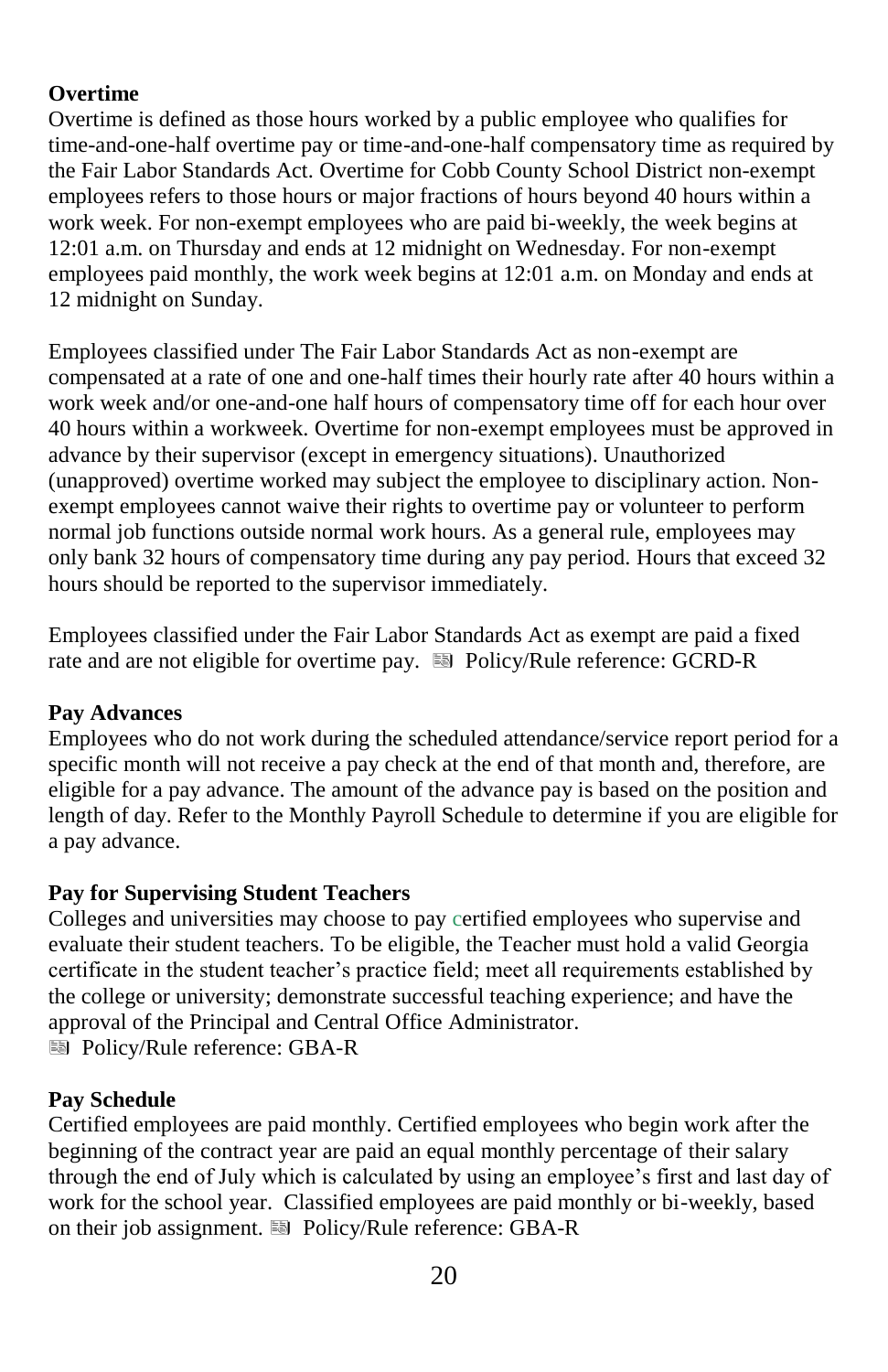#### **Salary**

Salaries for Certified employees are determined by the Georgia teaching certificate they hold and the years of experience approved by the Cobb County Board of Education. Classified employees are paid based on years of like experience related to their current classification and education level. **Executed Policy/Rule reference: GBA-R** 

#### **Teaching Experience**

Certificated employees new to the District will be placed at step one of the appropriate salary and certification level. Upon receipt of verified experience and a valid in-field certificate, the salary will be appropriately adjusted. Teaching experience gained outside the District in an accredited, Georgia-recognized program will be credited year for year. The daily rate of pay for certified employees can be adjusted if the District determines that an employee's initial certification status has changed. **图 Policy/Rule reference: GBA-R** 

#### **Travel Reimbursement**

Personal expenses associated with Cobb County School District approved travel will be reimbursed at the approved District travel rates. Signed receipts of expenses must accompany reimbursement requests.

#### **Tutoring for Pay**

Employees must have the approval of the Cobb County Board of Education before they can be paid to tutor students assigned to them. With their supervisor's approval, employees can use Cobb County School District facilities, materials or equipment when tutoring students for pay in a school-administered program. Private tutoring for pay must be done off-campus and must not include students assigned to the teacher. Policy/Rule reference: GBRGB-R

#### **Unsatisfactory Annual Evaluation**

The District shall withhold a step increase for any employee who receives an unsatisfactory annual evaluation during the annual evaluation period. If the employee is on a step plateau at the time the step increase is withheld, that employee will remain on the step plateau an additional year. Employees may utilize the performance evaluation appeal process within ten days of their annual evaluation if desired*.* **图 Policy/Rule reference: GBA-R**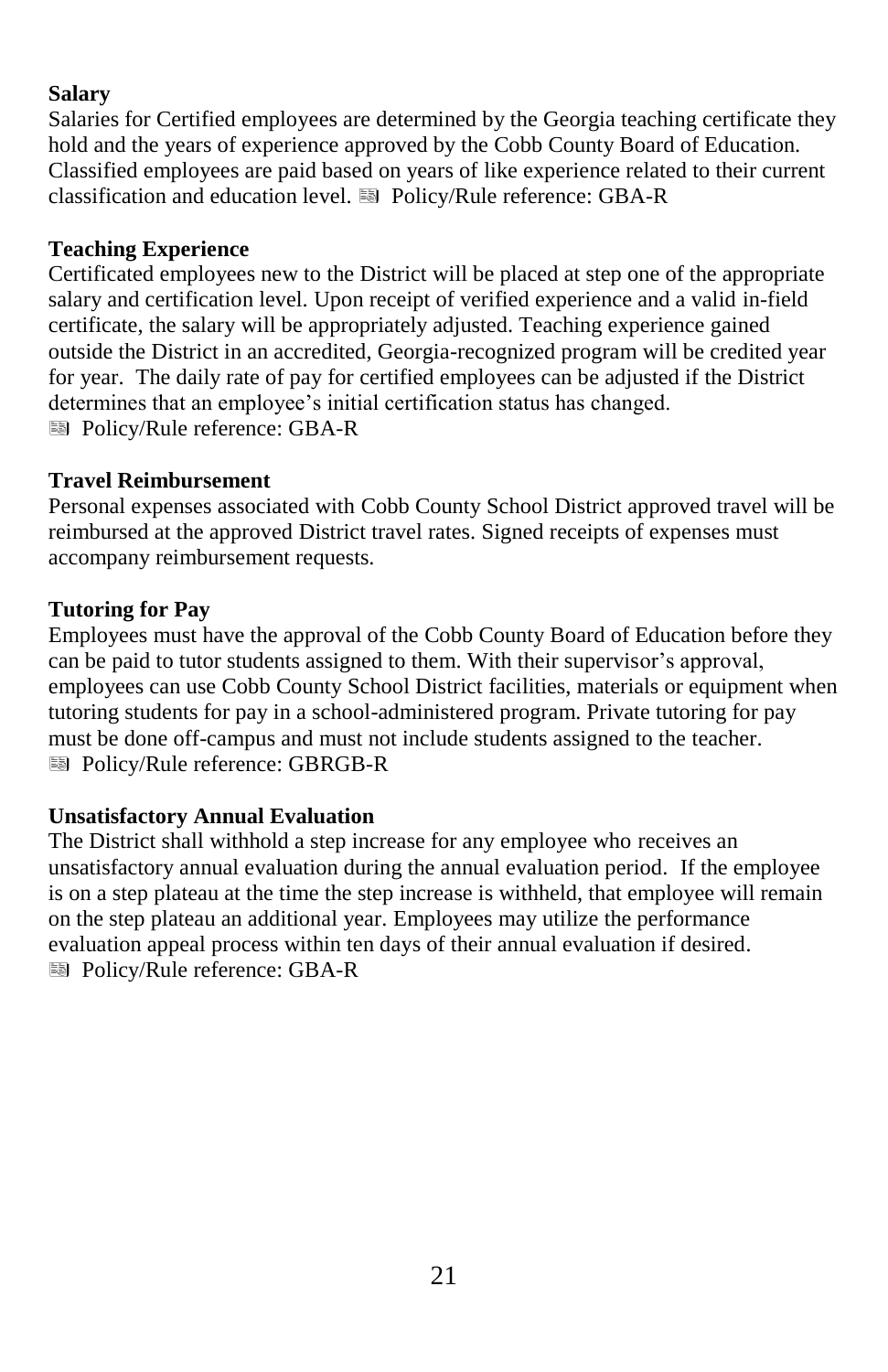: *This symbol refers to a Board of Education policy or an administrative rule of the Cobb County School District (CCSD). A complete copy of each policy and administrative rule and any supporting forms can be found on the CCSD Web site: [http://www.cobbk12.org/centraloffice/adminrules/.](http://www.cobbk12.org/centraloffice/adminrules/)*

#### **Disclaimer**

*This handbook has been prepared to help familiarize you with some of our administrative rules and forms*  and to present the information in a form that will be readily available for reference. Although the contents of *the handbook are based on the administrative rules and forms of the Cobb County Board of Education, the actual administrative rules and forms, which are far more lengthy and detailed, have been summarized to make the handbook more readable. There are additional administrative rules and forms not discussed in the handbook. In the event of a conflict between the handbook and an administrative rule or form, the administrative rules or forms shall control. Nothing in this handbook or in the administrative rules and forms is intended to create a contract of employment or an entitlement to any particular benefits or terms and conditions of work. The Board of Education has the right to change or modify any of its administrative rules or forms at any time. For additional, more detailed information or if you have questions, please refer to the Board of Education Policy Manual, Section G - Personnel, which can be found at the District's web site [\(www.cobbk12.org](http://www.cobbk12.org/) ), or contact the Human Resources Division at Cobb County School District, 514 Glover Street Marietta, Georgia 30060. The telephone number for the Human Resources Division is 770-426- 3300.*

# **Rules and Guidelines: Benefits**

Benefits are designed to meet the important needs of employees and their families. Available benefits include: medical, dental, vision, cancer, basic and optional life, dependent life insurance, the optional spending accounts and legal services, short and long-term disability, credit union, and retirement plans. Cobb County School District shares in the cost of some benefits. **Visit [www.cobbk12.org/centraloffice/hr/benefits](http://www.cobbk12.org/centraloffice/hr/benefits) for additional information or refer to the online Cobb County School District Benefits Book of Information.** 

#### **Benefit Eligibility**

Health, dental, vision, cancer, life, optional life, dependent life, the optional spending accounts, legal services and short and long-term disability insurance coverage becomes effective on the first day of the month after the employee has completed one full State of GA calendar month of employment, assuming the proper premiums have been deducted. Employees can enroll in benefits when they are initially hired or during the annual open enrollment period. During this period, employees have the opportunity to change their elections. Some plans require late entries to complete a Statement of Health to determine if the insurance will be awarded. Open enrollment occurs in the fall of each year, and coverage requested at that time takes effect on January 1. Midyear changes are allowed with specific family status events**. Visit [www.cobbk12.org/centraloffice/hr/benefits](http://www.cobbk12.org/centraloffice/hr/benefits) for additional information or refer to the online Cobb County School District Benefits Book of Information.**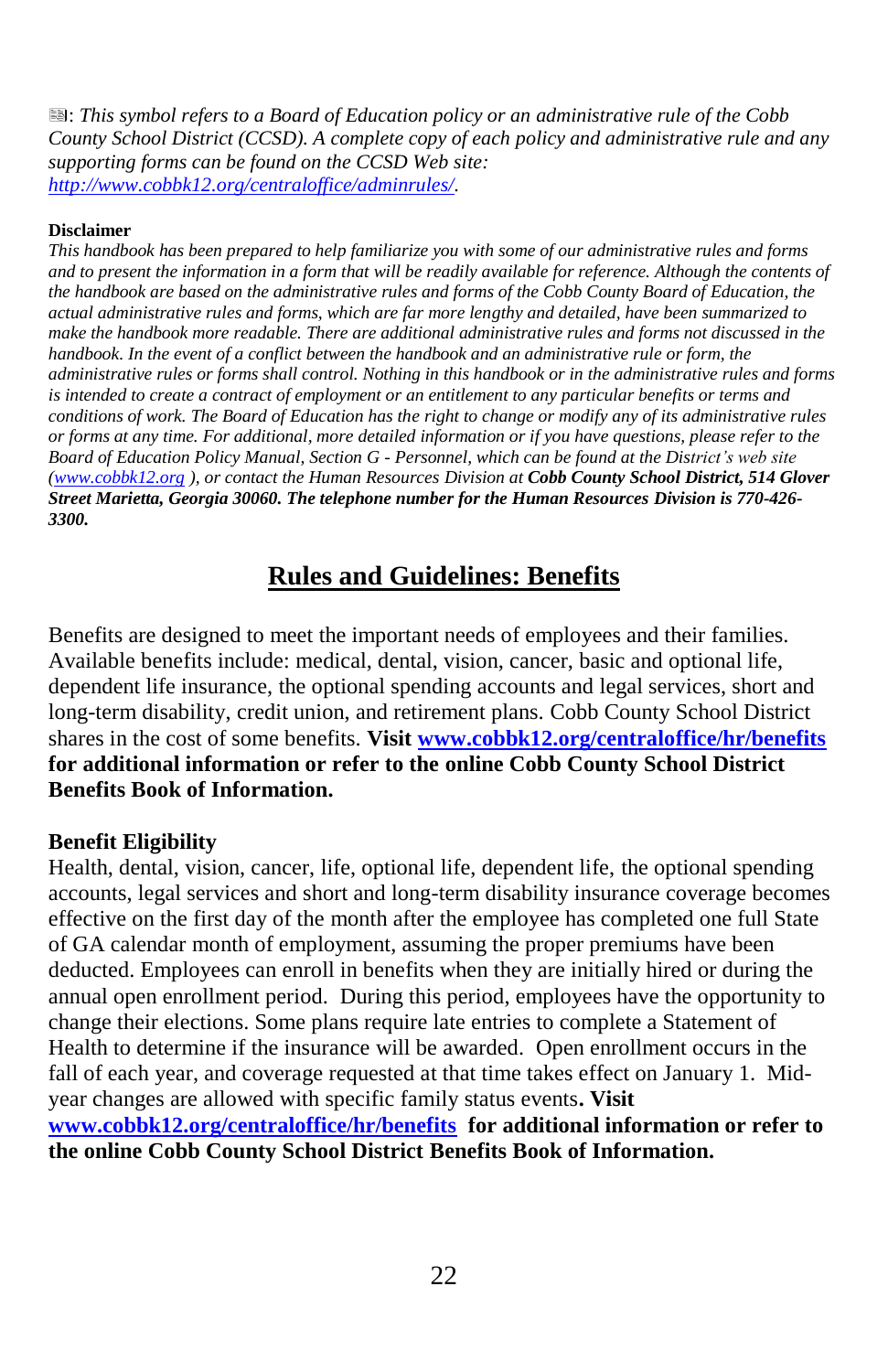#### **Benefit Deductions**

Employees will have deductions taken from their payroll to pay premiums, and the core insurance premiums can be paid for with pre-tax dollars. Employees on leave without pay are required to pay all insurance premiums directly to the appropriate department. The employee is responsible for requesting information about the direct payment of insurance premiums from the Benefits Office.

#### **Cobb County School District Benefits**

| <b>Health Insurance</b>                                           | Medical Optional Spending Account          |
|-------------------------------------------------------------------|--------------------------------------------|
| Dental Insurance                                                  | Dependent Care Optional Spending Account   |
| Vision Insurance                                                  | 403b and 457b Saving Plans                 |
| Cancer Insurance                                                  | Credit Union                               |
| Basic and Optional Life Insurance Catastrophic Illness Leave Bank |                                            |
| Dependent Life Insurance                                          | <b>Prevention Intervention Programs</b>    |
| Legal Services                                                    | <b>Employee Special Student Assignment</b> |
| Short-Term Disability Insurance                                   | <b>Retirement Plans</b>                    |
| Long-Term Disability Insurance                                    |                                            |

#### **Pension Plans**

Refer to the online Cobb County School District Benefits Book of Information for details.

#### **Retirement Plans**

All eligible employees are required to become members of a State of Georgia retirement system.

#### **Teachers Retirement System (TRS)**

All employees who are employed one-half time or more in covered positions of the State's public school systems are required to be members of the Teachers Retirement System (TRS) of Georgia as a condition of employment. Covered positions include Teachers, Supervisors, Paraprofessionals, Administrators, Nurses, Clerical and Campus Police Officers. Refer to the TRS guidelines.

#### **Public School Employees Retirement System of Georgia (PSERS)**

Regular, non-temporary employees of public school who are not eligible for membership in the Teachers Retirement System of Georgia (TRS) must establish membership in the Public School Employees Retirement System of Georgia (PSERS) as a condition of employment. Covered positions include: Maintenance and Custodial employees, Bus drivers, Bus Monitors and Food Service Assistants. Refer to the PSERS guidelines.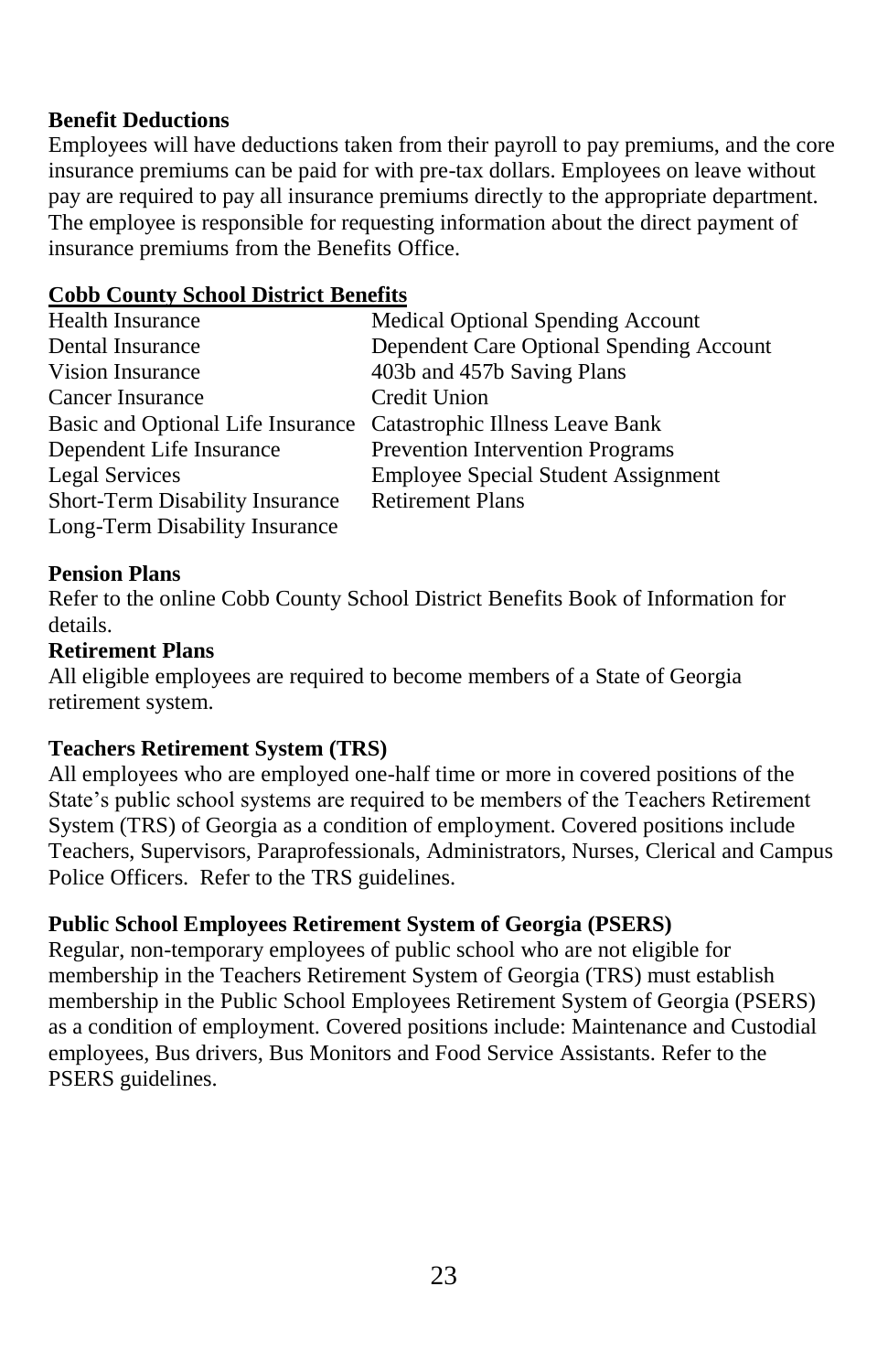#### **CCSD Supplemental Retirement Program for PSERS Employees**

Employees enrolled in the Public School Employees Retirement System who work at least 20 hours per week can receive the Cobb County School District Supplemental Retirement Benefits. **Refer to the online Cobb County School District Benefits Book of Information for details or [www.cobbk12.org/centraloffice/hr/benefits](http://www.cobbk12.org/centraloffice/hr/benefits)**

#### **Tax Deferred Savings Plans**

Cobb County School District offers 403b and 457b saving plans to all regular employees and to all temporary employees who have worked consistently at least 20 hours per week. **Visit<http://www.cobbk12.org/centraloffice/hr/benefits/> for additional information or refer to the online Cobb County School District Benefits Book of Information.**

#### **Benefits Disclaimer**

*There are additional requirements and conditions for benefit plans not discussed in this handbook. In the event of a conflict between the handbook and a requirement and condition, the Plan Description will prevail. Nothing in this section of the handbook creates a contract or an entitlement to any particular benefits. Benefits are subject to change at any time. Refer to the CCSD Benefits Book for details or visit the CCSD Benefits website a[t http://www.cobbk12.org/centraloffice/hr/benefits/](http://www.cobbk12.org/centraloffice/hr/benefits/) for additional information.*

# **Rules and Guidelines**: **Time Off and Leave of Absence**

#### **Catastrophic Illness Leave Bank**

A catastrophic illness is defined as: a full-time and continuous condition caused by disease, illness or injury and the employee is not expected to return to work within the following six months or the death of the employee will occur within one year without the application of life-sustaining procedures. Employees who have been employed 120 consecutive workdays prior to the open enrollment period may become a member of the Catastrophic Illness Leave Bank. The donation of one sick leave day is required for initial membership. Employees may withdraw sick leave days as needed within guidelines and with the approval of the Catastrophic Illness Leave Bank Committee. Donations to the leave bank are not refundable and not transferable. ■ Policy/rule reference: GBRIB(1)-R

#### **Directed**

Employees may be asked to represent Cobb County School District in meetings and activities. The employee's supervisor must give prior approval for these absences, which are not charged against the employee's Accumulated Leave and do not result in loss of pay.  $\blacksquare$  Policy/Rule reference: GARH-R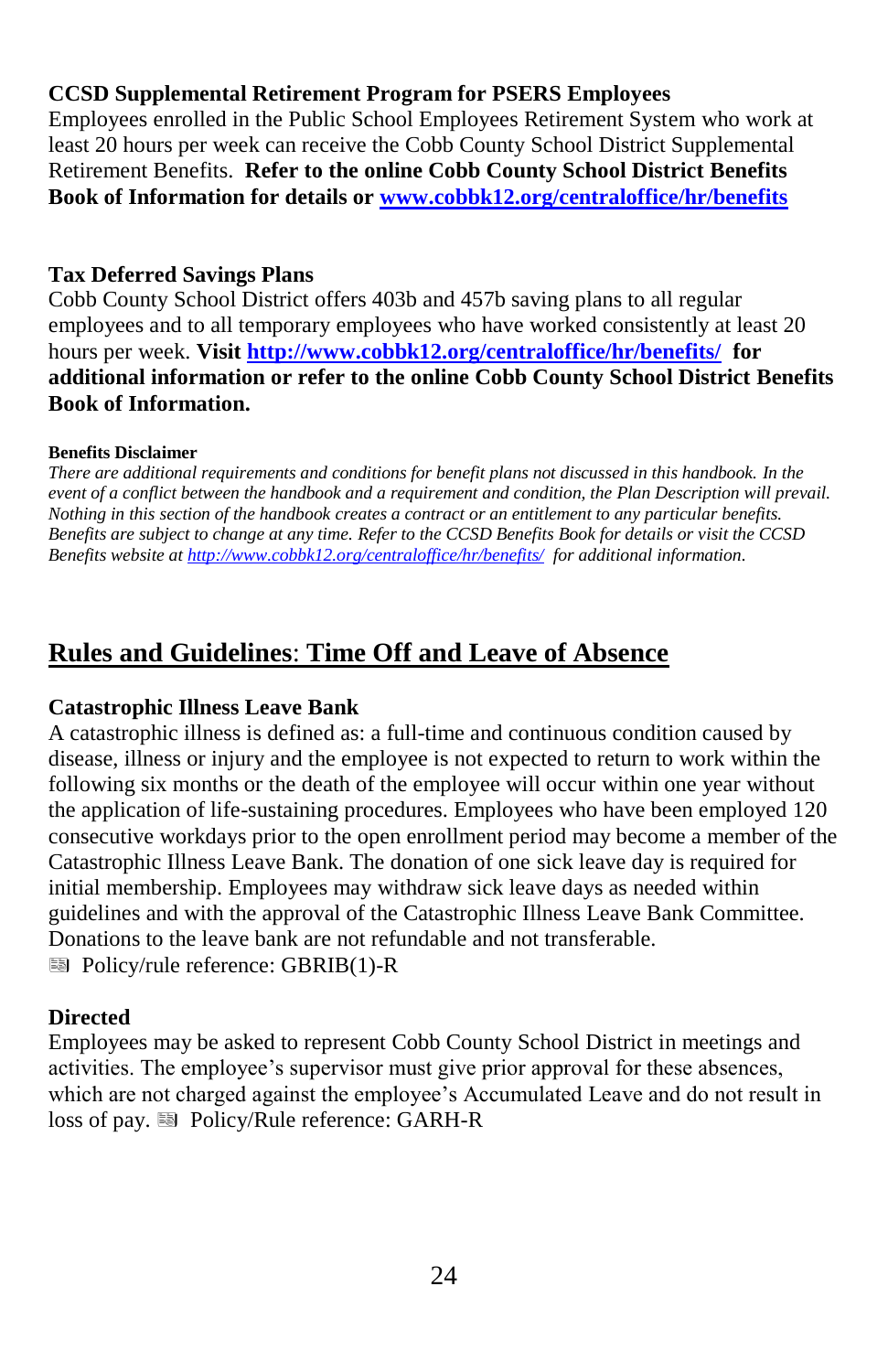#### **Family and Medical Leave Act (FMLA)**

Eligible employees (worked at least one year with the District) can take up to a maximum of 12 work weeks of unpaid, job-protected leave during a single 12-month period for events meeting specific criteria:

#### **Basic Leave Entitlement**

- 1) For incapacity due to pregnancy, prenatal medical care or child birth;
- 2) To care for the employee's child after birth, or placement for adoption or foster care;
- 3) To care for the employee's spouse, son or daughter, or parent who has a serious health condition; or
- 4) For a serious health condition that makes the employee unable to perform the employee's job

The employee on Family Medical Leave continues to receive health coverage and other benefits, at the employee's rate, but he/she does not accrue seniority. Family Medical Leave may be taken continuously or intermittently. If possible, employees should provide at least a 30-day notice before the leave begins. Medical certification must be documented by a healthcare provider, when applicable. Upon return, the employee is entitled to be restored to the same position or an equivalent position with benefits, pay, and other terms and conditions.

# **Military Family Leave Entitlement**

Eligible employees with a spouse, son, daughter, or parent on active duty or call to active duty status in the National Guard or Reserves in support of a contingency operation may use their 12-week entitlement to address certain qualifying exigencies. FMLA also includes a special leave entitlement that permits eligible employees to take up to 26 weeks of leave to care for a covered service member during a single 12 month period.

# **Questions?**

Contact the Benefits Office for additional information regarding the basic leave or military family leave entitlement under the Family and Medical Leave Act. Administrative rule reference: GBRIG-R

#### **Holidays for Non-exempt Hourly Employees**

Refer to the 260-day hourly employee calendar for scheduled holidays.

#### **Holidays for Annual Exempt/Non-Exempt Employees**

Refer to the 240-day Annual employee calendar for scheduled holidays**.**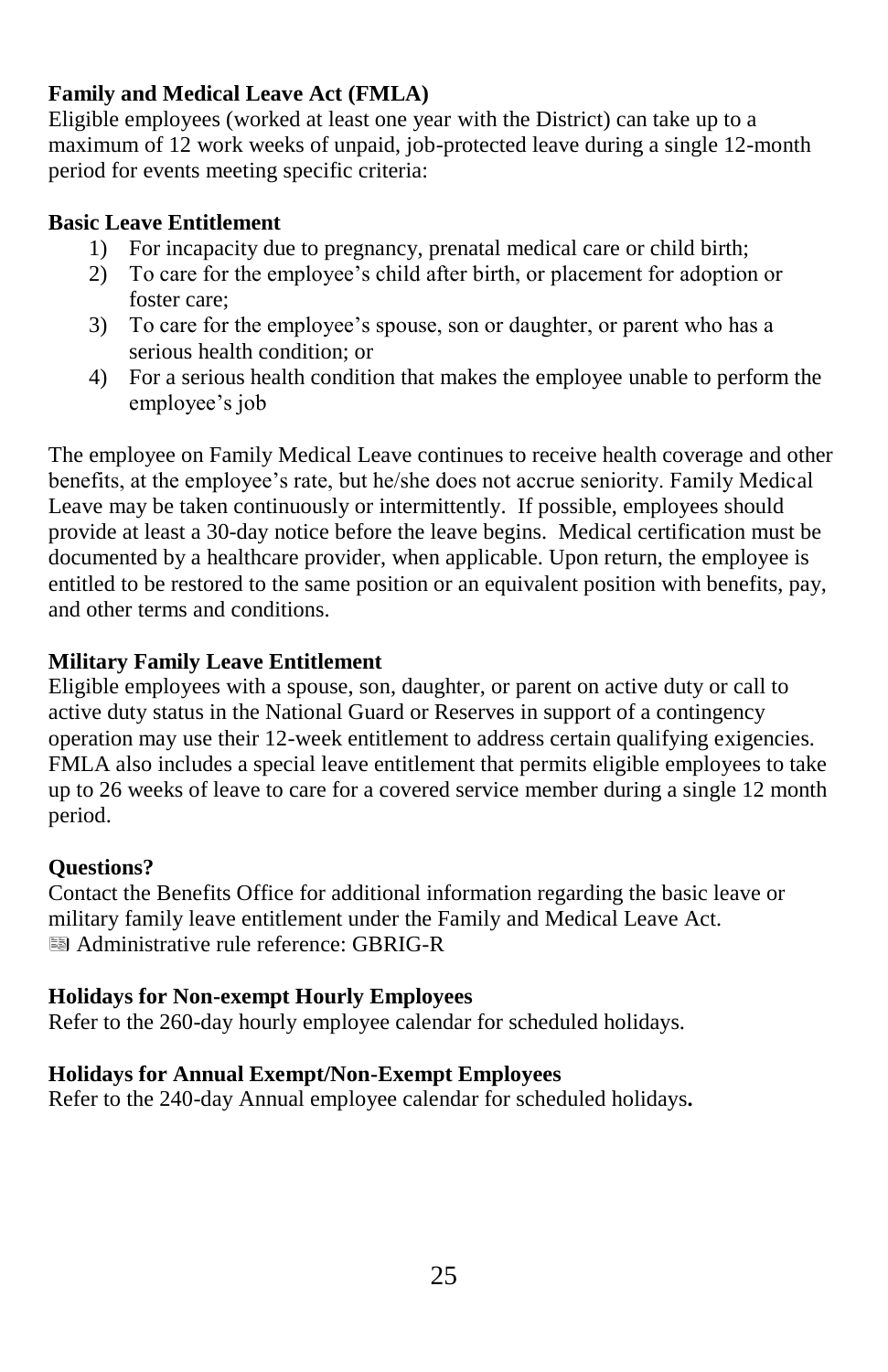#### **Inclement Weather**

When Cobb County School District schools are **closed** due to inclement weather, the following employees are required to report to work:

#### Twelve-Month Employees

All twelve-month employees should report to work unless they consider their routes unsafe. Twelve-month employees unable to work a full day must use vacation, personal leave or sick leave (if sick) for the partial or full day absence. Non-exempt employees may also use accrued compensatory time for the absence.

When the announcements state that local school staff should report, these employees should report by the time designated by the public announcement:

#### Local School Staff

- o Certified Staff (Teachers, Media Specialists, Counselors, and Assistant Administrators)
- o Paraprofessionals
- o Clerical Staff
- o School Nurses
- o Less than twelve-month Campus Police Officers
- o Less than twelve-month Central Office Staff
- o Social Workers
- o Psychologists
- o Lunchroom Managers

Personal leave, sick leave (if sick), vacation or accrued comp time must be used if unable to report to work. In making up time lost due to inclement weather, no overtime may be accrued and no overtime pay will be issued.

When local schools are closed, food service employees and bus drivers should not report to work. There will be an in-service scheduled at a later date for these employees.

Policy/Rule reference: AFC, AFC-R

#### **Jury and Witness Duty**

Employees who are called to jury duty serve with no loss of pay. Employees who are subpoenaed as witnesses in cases where they have no direct personal interest are allowed the absence with no loss of pay. Absences due to jury duty are not charged against the employee's accumulated leave. Employees who have a direct personal interest in the lawsuit or legal proceeding should take personal leave.

Policy/Rule reference: GARH-R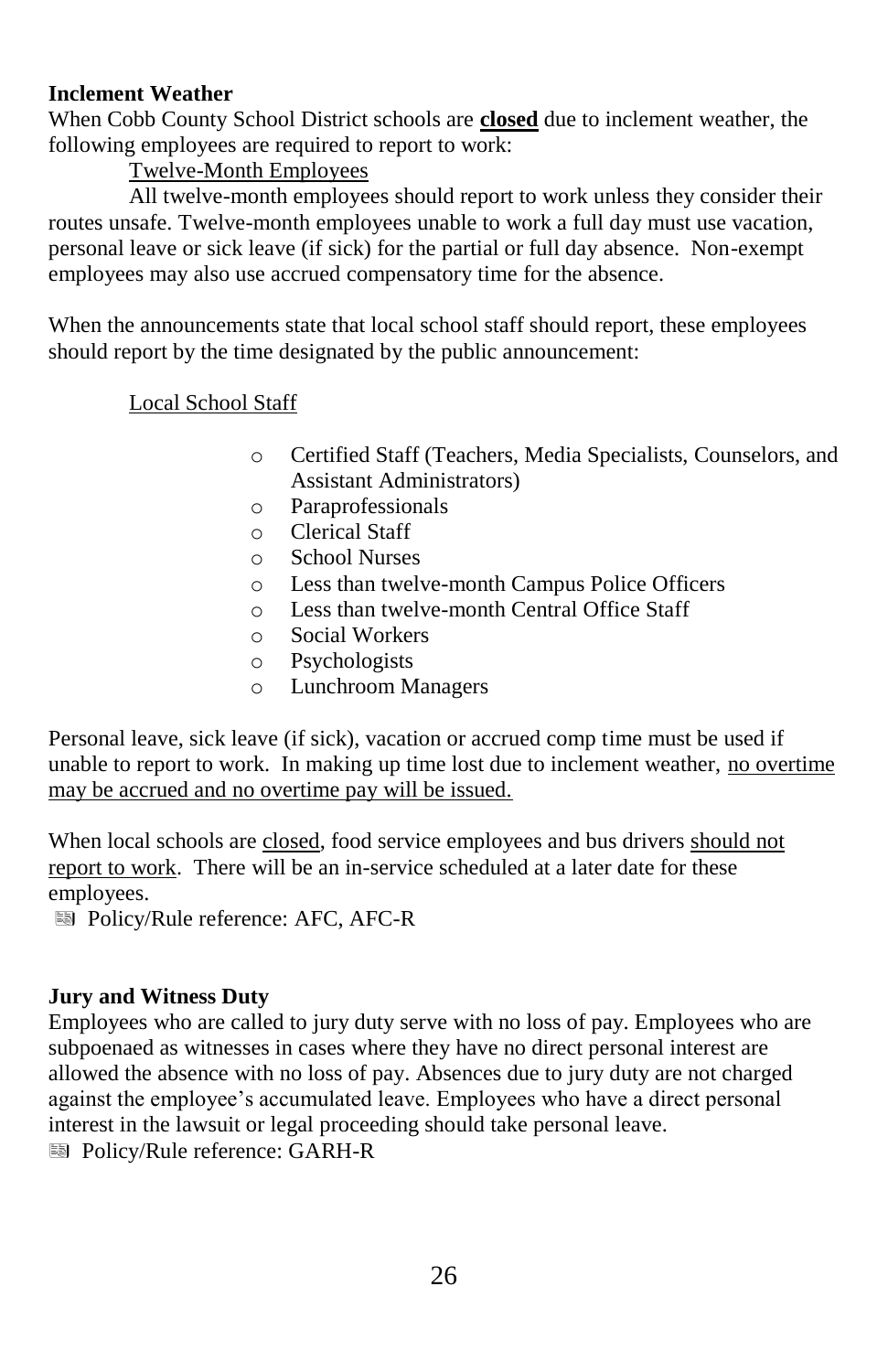#### **Long-Term Leave of Absence**

Eligible employees may be granted a leave of absence without pay for personal illness, family illness, first year care of a child, adoption, educational, or military purposes. Appropriate documentation must accompany a request. Employees who have been or are expected to be absent for more than 120 working days with or without pay will be placed on a long-term leave of absence without pay. Policy/Rule reference: GARH-R

#### **Maternity and Adoption**

Employees are eligible to apply for accrued sick leave for childbirth or the adoption of an infant. Appropriate documentation must be provided, and Family Medical Leave Act provisions may apply.

*Maternity:* Employees who give birth are eligible to apply for accrued sick leave (if available) when certified by their physician and they miss scheduled work days.

*Adoption:* Employees are eligible to apply for up to 30 days of accrued paid sick leave for the adoption of an infant. A copy of the official adoption papers must be sent to the appropriate personnel in the Benefits Office within 10 days of the adoption. Policy/Rule reference: GARH-R

#### **Military**

Employees who are members of the National Guard or Reserves can be approved for and granted up to eighteen (18) days of paid leave. The total number of approved military leave days shall not exceed eighteen (18) days in a fiscal year (October – June). The employee must provide written documentation of the duty and dates of service. Administrative rule reference: GARH-R

#### **Sick Leave/Short-Term Leave of Absence**

Employees can request sick leave/short-term leaves of absence with pay for a specific period of time for personal illness, family illness, bereavement, or personal/professional reasons. Employees earn one and one-quarter days of sick leave for each month of service, up to a maximum of 120 days. If the sick leave/short-term leave lasts 10 days or more, Family & Medical Leave Act requirements must be initiated for eligible employees, insurance coverage monitored and a Supply Teacher secured, if necessary.

#### **Bereavement**

Employees may take a maximum of five consecutive work days in a calendar year for the death of an immediate family member or a relative living in their household. Employees may use one day of sick leave per year for the death of someone outside the immediate family. Hardship leaves may be granted for extenuating circumstances.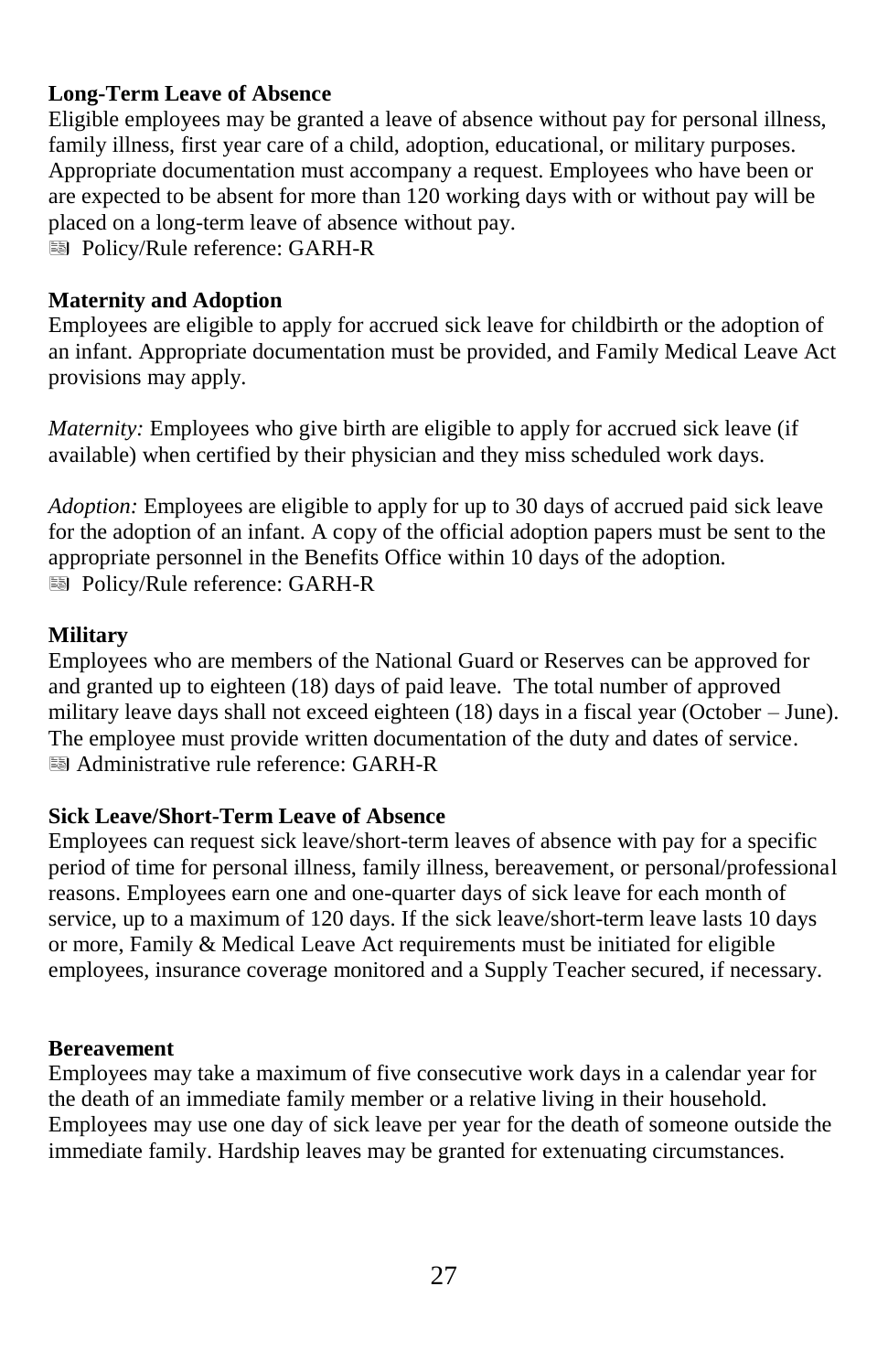#### **Personal or Family Illness**

The District may require a physician's statement attesting that the employee was absent due to illness if the employee is absent: five or more consecutive work days; seven or more non-consecutive work days; or a series of work days that appear to occur in a pattern, such as a series of Monday and/or Friday absences. Employees should keep their supervisor informed of their expected date of return on a daily basis. Absences due to the illness of a family member are limited to five consecutive days per occurrence per family member. If the employee must be out for a longer period because of family illness, he/she may use personal leave or apply for a hardship leave up to 45 accrued sick leave days. **••** Policy/Rule reference: GARH-R

#### **Personal/Professional Leave**

Employees who have less than 15 years of experience with Cobb County School District can use three days per year of sick leave to participate in activities and emergencies of a personal nature. Employees with 15 or more years of experience can use four days a year. Prior approval of the leave is required. Personal/professional leave cannot be taken on Critical Days. **IDEN** Policy/Rule reference: GARH-R

#### **Vacation**

School-based employees who work an Annual Employment year or schedule earn vacation leave. Refer to Administrative Rule GARK-R for vacation accrual information.

Employees may take vacation time at any time with the approval of their supervisor. Employees must take at least half of their vacation days earned during that year. The other days can be accumulated, up to a total of four times the amount of earned vacation leave. Employees need permission from the Area Assistant Superintendent or supervisor to take more vacation days in a year than they earn annually. Employees who resign, retire or change to less-than-annual employment status will be reimbursed for accumulated vacation leave at a designated rate.

Policy/Rule reference: GARK-R

#### **Voting**

There is no federal law which requires employers to give employees paid time off to vote. Under Georgia law, if the polls are not open at least two hours before or after the normal work period/shift, employees are entitled to take up to two hours off to vote in any local, state, or federal election or primary. The law does not require the employers to pay the employees for this time (OCGA 21-2-404). Since Georgia polls are usually open from 7:00 am to 7:00 pm, employees should consult their supervisor to arrange time for voting before or after normal work hours.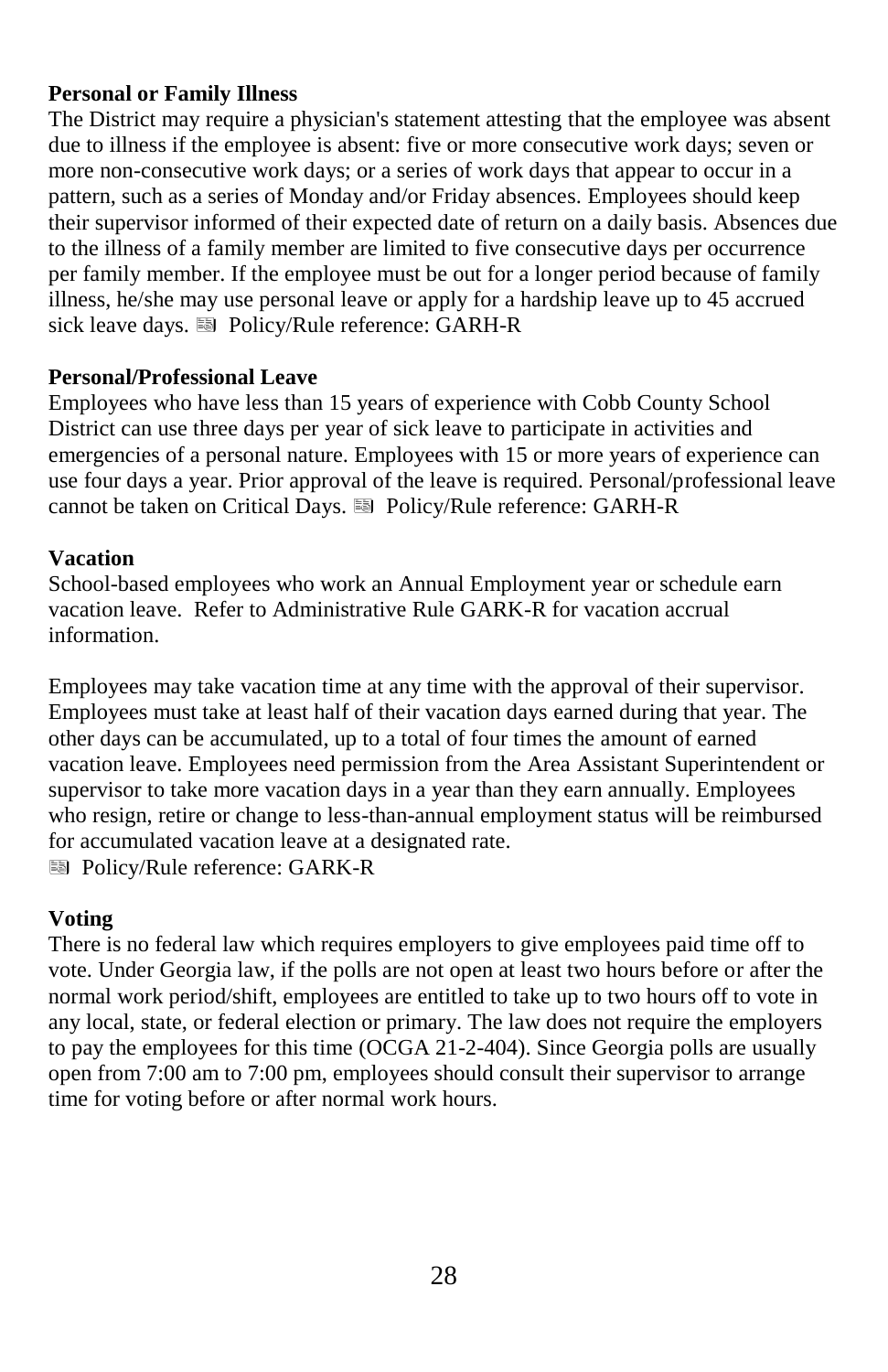#### **Rules and Guidelines: Risk Management**

#### **Workers' Compensation**

Employees are entitled to workers' compensation benefits for payment of medical treatment and wage loss of compensable on the job injuries. Employees must treat with a physician listed on the District's Panel of Physicians. A Traditional Panel of Physicians is posted in common areas e.g. break rooms, meeting areas for employees etc. If an employee sustains an on the job injury they are required to provide immediate notification to their supervisor or member of their department administrative staff. Delay in notification can result in denial of the workers' compensation claim. A completed Supervisor's Report of Injury should be sent to Risk Management within 48 hours of the accident.

: *This symbol refers to a Board Policy or administrative rule of the Cobb County School District (CCSD). A complete copy of each policy and rule and supporting form, if any, can be found on the CCSD Web site at [http://www.cobbk12.org/centraloffice/adminrules/.](http://www.cobbk12.org/centraloffice/adminrules/)*

#### *Disclaimer*

*This handbook has been prepared to help familiarize you with some of our administrative rules and forms and to present the information in a form that will be readily available for reference. Although the contents of the handbook are based on the administrative rules and forms of the Cobb County Board of Education, the actual administrative rules and forms, which are far more lengthy and detailed, have been summarized to make the handbook more readable. There are additional administrative rules and forms not discussed in the handbook. In the event of a conflict between the handbook and an administrative rule or form, the administrative rules or forms shall control. Nothing in this handbook or in the administrative rules and forms is intended to create a contract of employment or an entitlement to any particular benefits or terms and conditions of work. The Board of Education has the right to change or modify any of its administrative rules or forms at any time. For additional, more detailed information or if you have questions, please refer to the Board of Education Policy Manual, Section G - Personnel, which can be found at the District's web site [\(www.cobbk12.org](http://www.cobbk12.org/) ), or contact the Human Resources Division at Cobb County School District, 514 Glover Street Marietta, Georgia 30060. The telephone number for the Human Resources Division is 770-426-3300.*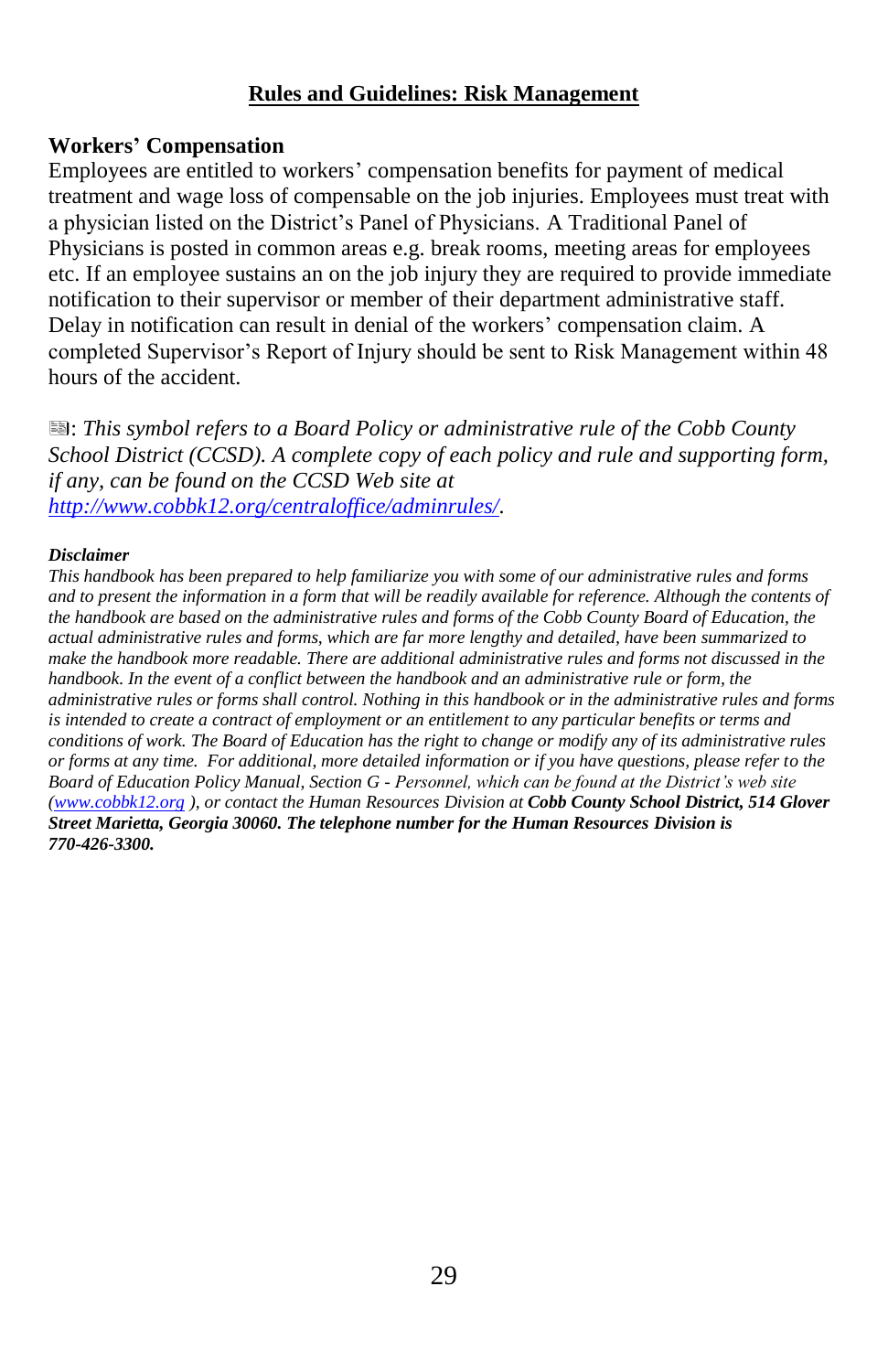# **APPENDIX 1: Key Terms and Definitions**

*Annual***:** Employment year or schedule.

*Annual Employee:* An employee who works 240 days per school year.

*Annual Hourly Employee***:** An employee who works 260 days per school year.

*Break in Service:* An interruption in continuous service in a full-time position. Examples of a break in service include resignation, retirement, failure to return from approved long-term leave of absence and termination. A break in service also interrupts an employee's school system seniority. School system seniority begins to accrue again on the date the employee begins the current continuous service period in a full-time position.

*CCSD:* Cobb County School District

*Certified***:** Employees who must hold a teaching, educational leadership or service certificate, issued by the Professional Standards Commission. Certified employees include Principals, Associate Principals, Assistant Principals, Assistant Administrators, Teachers, Guidance Counselors, Media Specialists, Curriculum Supervisors and Teachers-on-Special-Assignment.

*Classified***:** Employees who are not required to hold a teaching, educational leadership or service state certificate. Classified employees include Central Office Administrators, Technical and Professional employees, Clerical employees, Paraprofessionals, Food Service Workers, Public Health Nurses, Custodial and Maintenance Workers and Transportation Employees.

*Compensatory Time:* As a public employer, the Cobb County School District may pay overtime with "time off" instead of cash.

*Contract***:** The Cobb County Board of Education issues a contract for all Certified employees and other Board-approved personnel. Contracts should be in writing and signed by the employee and the Superintendent. New Certified employees are issued a temporary contract, pending results from the criminal background check. All employees are evaluated at least annually. Continued employment depends on satisfactory work performance, maintaining qualifications and established need for the position.

*Covered Positions:* Teachers, administrators, supervisors, campus officers, clerks, teacher aides, secretaries, paraprofessionals, and public school nurses are considered covered positions by the Teachers Retirement System of Georgia (TRSGA).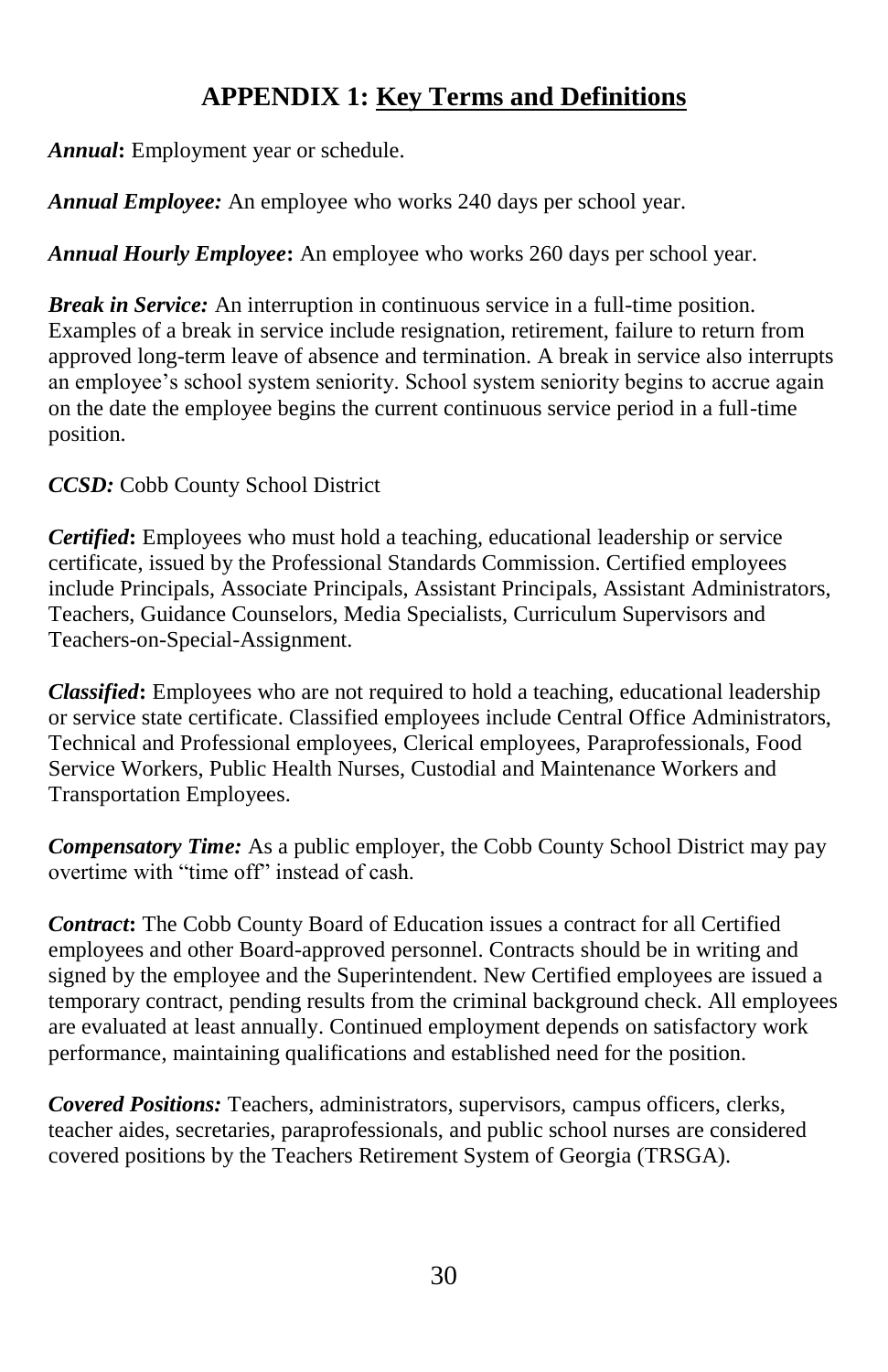*Critical Days:* Employees are not able to take personal/professional leave on certain days during the school year. The Human Resources website has a list of these days. Additional critical days may be designated by the principal as needed.

*Exempt Employee***:** Employees classified under The Fair Labor Standards Act as exempt are paid a fixed salary regardless of the time required to complete duties. Exempt employees are not eligible for overtime pay.

*Full-Time Position:* Regular, full-time employees work at least a fixed 37.5 hour work week. Each regular, full-time employee is allotted in the District's budget. Under the applicable regulations in effect as of 2008, regular full-time employees generally are eligible to elect to participate in one of the health insurance programs offered through the State Health Benefit Plan. Further, under the current local benefits plan in effect as of 2008, regular full-time employees generally are eligible to elect to participate in the dental, vision, short-term disability, and long-term disability coverage available through the District.

*Hourly Employee:* An employee who is paid an hourly rate for services rendered.

*Itinerant Teacher:* Teachers who have responsibilities at more than one school.

*Less Than Annual Employee:* An employee who works less than seven and one half hours a day AND fewer than 240 days per year.

*Less Than Part-Time Employee:* Employees who work a 49 percent or less schedule or by the percent of the day worked.

*Limited Contract:* Contract offered to a Certified Teacher whose first day of work is after the first day of pre-planning. Teachers on a Limited Contract are not afforded due process under the Fair Dismissal Act.

*New Hire:* A new, first-time employee in a full-time position.

*Non-Exempt Employee:* Employees classified under The Fair Labor Standards Act as non-exempt are compensated overtime pay or compensatory time off for all hours worked that exceed 40 hours within a work week. All non-exempt employees who work more than 40 hours a week will be compensated for overtime work at one and one-half times their regular hourly rate.

Work that extends outside an employee's regular schedule must be approved in advance by his/her supervisor (except in emergency situations); non-exempt employees cannot waive their rights to overtime pay or volunteer to perform normal job functions outside normal work hours.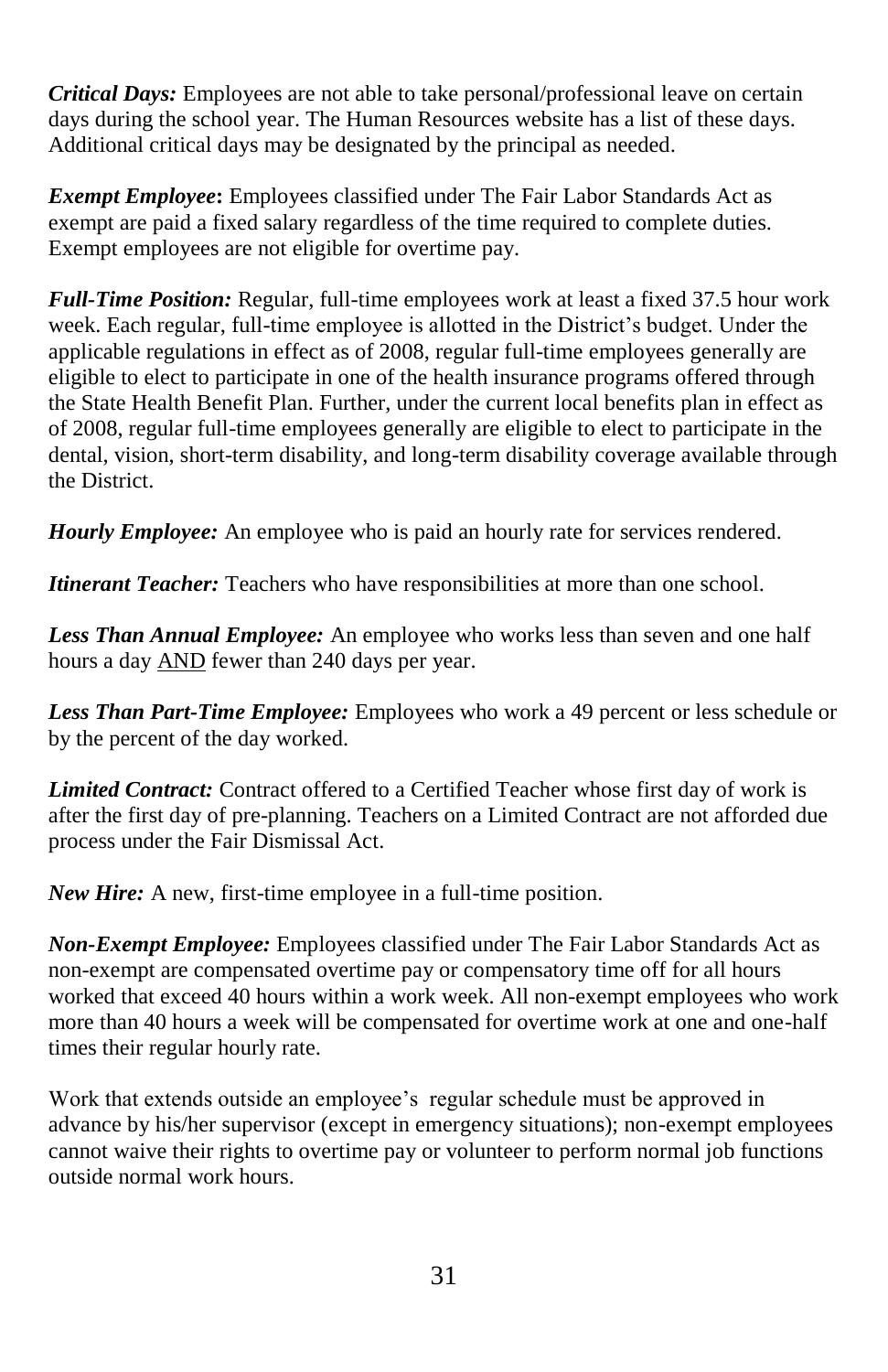*Non-Renewal:* When an employee, holding a position that is covered by a contract, is not offered a contract for the next school year period.

*Paraprofessionals:* Paraprofessionals work with individuals or groups of students under the direction of classroom Teachers or other Certified employees. Paraprofessionals must meet initial and ongoing requirements for in-service training for continued employment.

*Part-Time Employee:* Regular, part-time employees generally work a fixed less-than-37.5 hour work week per fiscal year. A regular part-time employee may, or may not, be eligible to elect to participate in the State Health Benefit Plan and the local benefits plans, depending upon the number of hours scheduled to work and based exclusively on the terms and conditions set forth in the applicable plans, statutes, and/or regulations.

*Reassignee:* Any employee who is involuntarily assigned from one work site to another in the same or a comparable position.

*Re-Elected:* Refers to a Certified Teacher who has fulfilled a limited contract and is offered employment on a regular contract.

*Re-Hire:* A former employee who was separated from Cobb County School District and has reentered the Cobb County School District workforce.

*Regular Contract:* Contract offered to a Certified Teacher whose first day of work is on or before the first day of preplanning.

*Semester Contract:* Contract offered to a Certified Teacher for one semester only. Teachers on semester contracts are not afforded due process under the Fair Dismissal Act.

*Seniority (System):* Term used to define the length of full-time continuous employment; determines the priority of employees during personnel activities such as transfers, reassignments, Reduction in Force (RIF). In practice, the last employee hired has the least seniority.

*Supply Teacher:* A long term substitute teacher who is employed when a Teacher is absent on short-term leave. Supply Teachers are employed not later than the  $11<sup>th</sup>$  day of the regular Teacher's absence. A Supply position can last no more than 60 working days. After that, the position may changes to a Limited Contract.

*Temporary Employee:* Temporary employees may work up to 40 hours per week on a fixed or non-fixed schedule for a finite period of time (typically 90 days or less). Temporary employees are generally not eligible for benefits. Temporary employees are not allotted in the District's budget.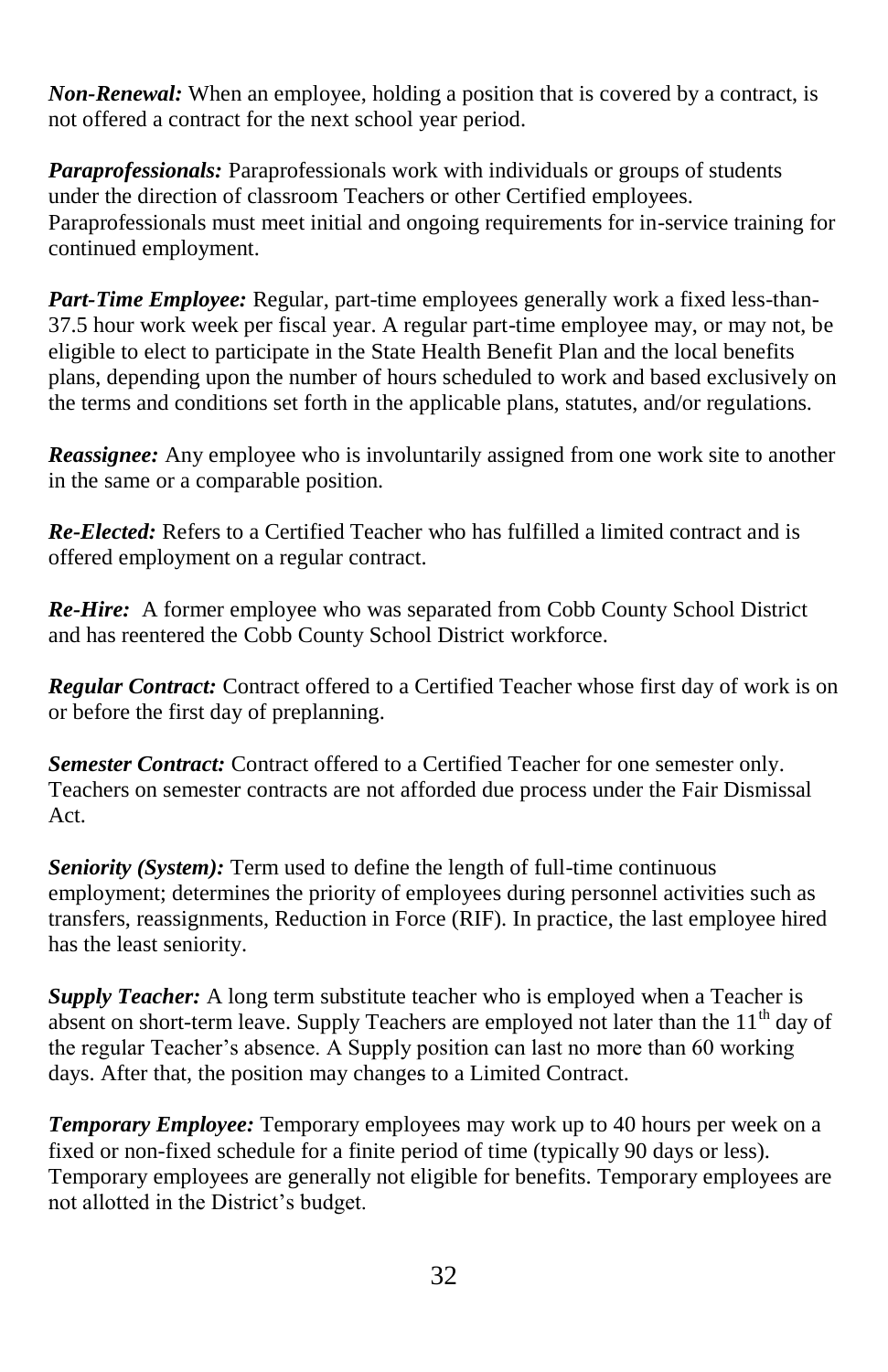*Transfer:* Any employee who voluntarily moves from one work site to another in the same or a comparable position. The employee must request the movement and be accepted by the Principal, Supervisor or Administrator.

# **APPENDIX 2: Contact Information**

Please refer to the following web sites for additional information.

**Human Resources -** http://www.cobbk12.org/centraloffice/hr/ **Benefits -** http://www.cobbk12.org/centraloffice/hr/benefits/ **Certification/Licensing -** http://www.cobbk12.org/centraloffice/hr/certification/ **Compensation** - http://www.cobbk12.org/centraloffice/hr/compensation/ **Risk Management -** http://www.cobbk12.org/centraloffice/hr/risk/riskfaq.aspx **Employment -** http://www.cobbk12.org/centraloffice/hr/employment/ **Administrator Employment -** http://www.cobbk12.org/centraloffice/hr/adminemp/ **Professional Standards and Ethics -** http://www.cobbk12.org/centraloffice/hr/ethics/

: *This symbol refers to a Board Policy or an administrative rule of the Cobb County School District (CCSD). A complete copy of each policy and rule and supporting form, if any, can be found on the CCSD Web site at http://www.cobbk12.org/centraloffice/adminrules/*

#### *Disclaimer*

*This handbook has been prepared to help familiarize you with some of our administrative rules and forms and to present the information in a form that will be readily available for reference. Although the contents of the handbook are based on the administrative rules and forms of the Cobb County Board of Education, the actual administrative rules and forms, which are far more lengthy and detailed, have been summarized to make the handbook more readable. There are additional administrative rules and forms not discussed in the handbook. In the event of a conflict between the handbook and an administrative rule or form, the administrative rules or forms shall control. Nothing in this handbook or in the administrative rules and forms is intended to create a contract of employment or an entitlement to any particular benefits or terms and conditions of work. The Board of Education has the right to change or modify any of its administrative rules or forms at any time. For additional, more detailed information or if you have questions, please refer to the Board of Education Policy Manual, Section G - Personnel, which can be found at the District's web site [\(http://www.cobbk12.org/centraloffice/adminrules/](http://www.cobbk12.org/centraloffice/adminrules/) ), or contact the Human Resources Division at Cobb County School District, 514 Glover Street Marietta, Georgia 30060. The telephone number for the Human Resources Division is 770-426-3300.*